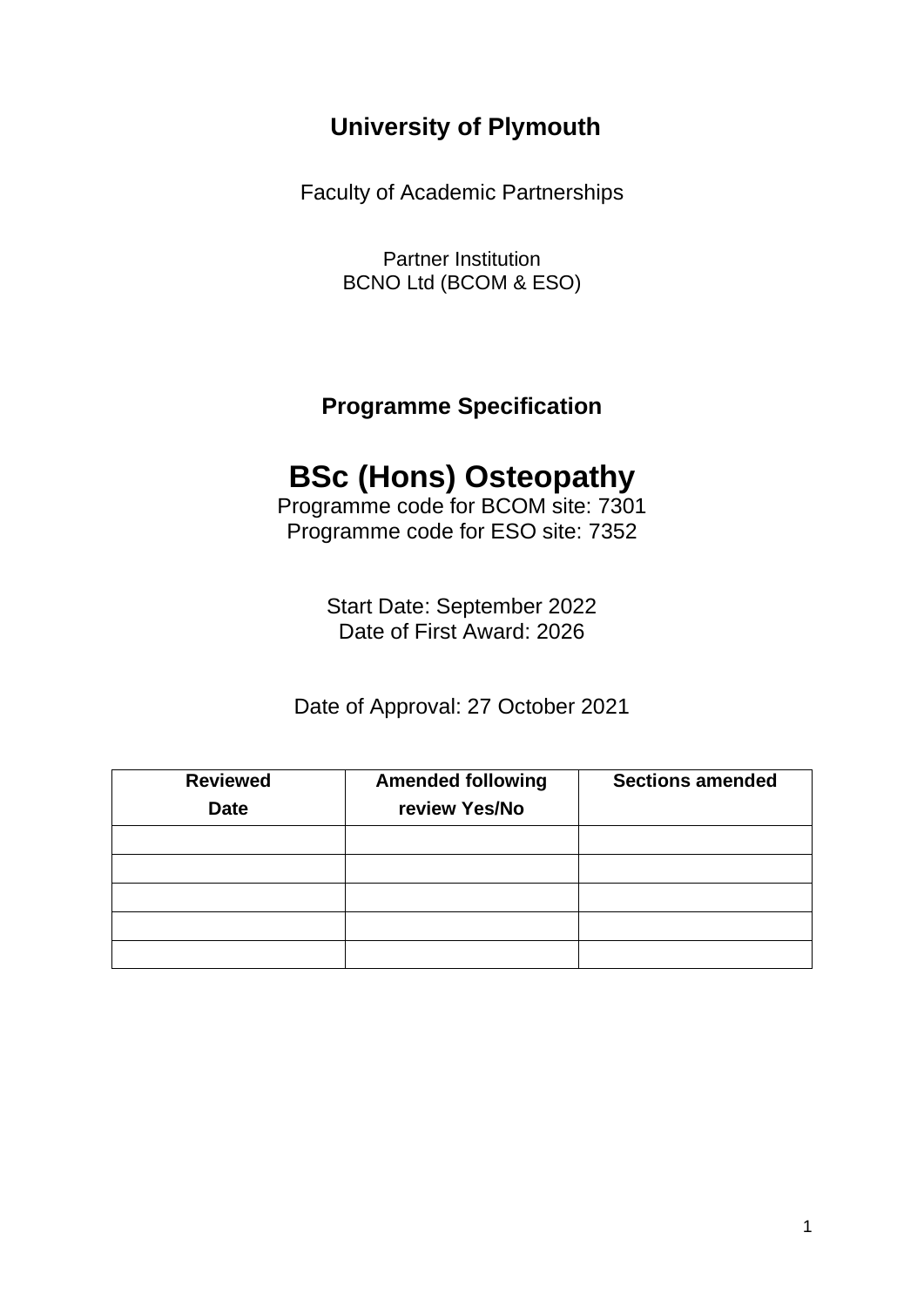| 1. | Final award title: | <b>BSc (Hons) Osteopathy</b>                                                                                                                         |
|----|--------------------|------------------------------------------------------------------------------------------------------------------------------------------------------|
|    |                    | On successful completion of the BSc (Hons)<br>Osteopathy, the student will be eligible to apply to<br>register with the General Osteopathic Council. |
|    | Named exit award:  | <b>BSc Applied Science</b>                                                                                                                           |
|    | <b>UCAS</b> code:  | <b>B81 &amp; E80</b>                                                                                                                                 |
|    | HECOS code:        | 100243 Osteopathy                                                                                                                                    |

**2. Awarding Institution:** University of Plymouth

**Teaching institutions:** BCOM & ESO

**3. Accrediting body:** General Osteopathic Council (GOsC)

BCNO group are undergoing a Recognised Qualification (RQ) visit on behalf of the GOsC, the UK accrediting body.

## **4. Distinctive Features of the Programme and the Student Experience**

Osteopathy is a patient-centred approach to a wide range of medical conditions through a system of diagnosis and management. Osteopathy also includes patient self-help and education to improve function, reduce recurrence and with the promotion of wellbeing. Osteopaths became Allied Health Professionals in 2017.

Changes in both healthcare and education have revealed exciting opportunities for the osteopathic profession. BCOM & ESO (BCNO Group), are both internationally recognised osteopathic schools which merged in September 2021 to expand educational pathways, this provides options for flexible study and innovative and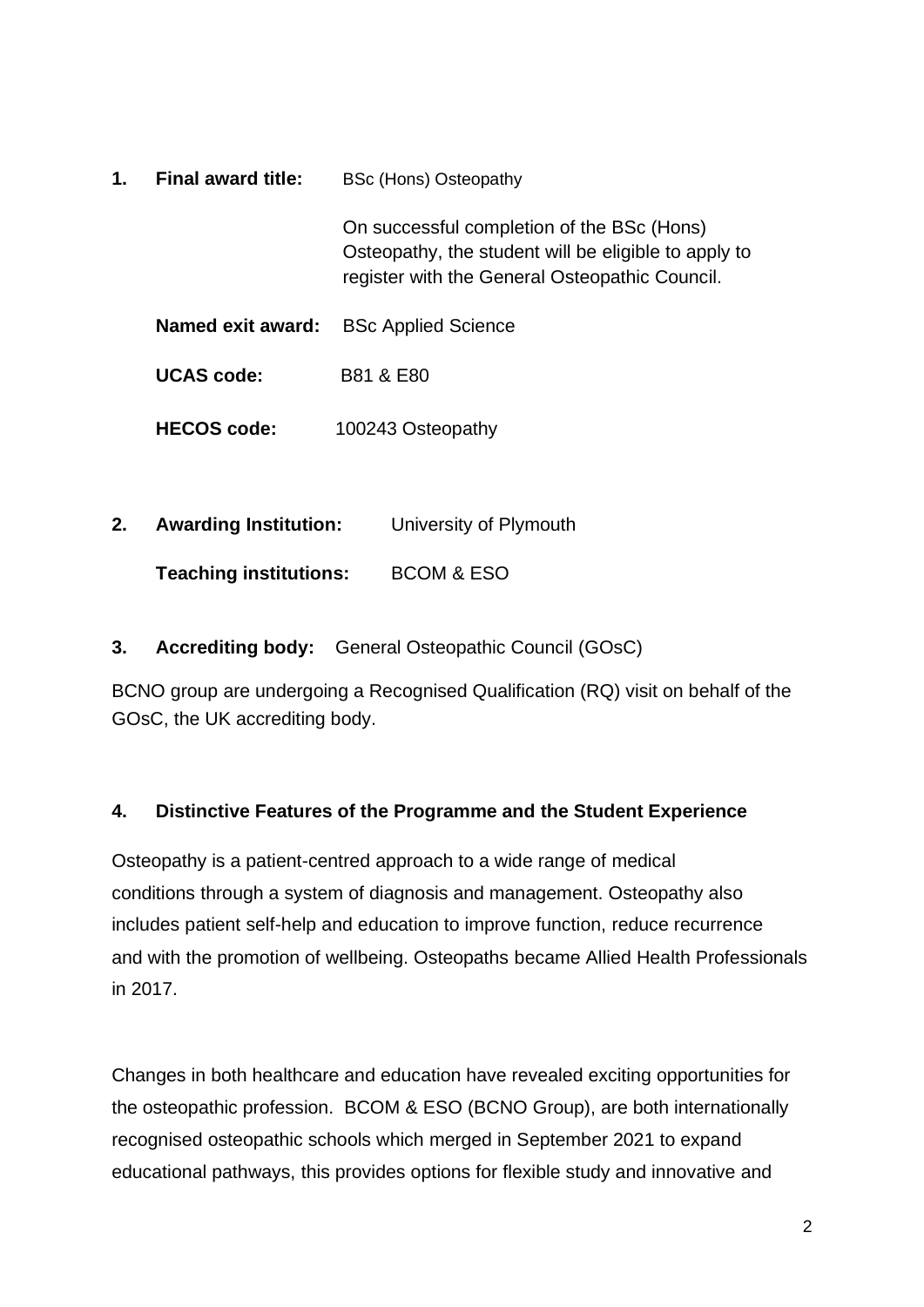topical learning experiences. Under the banner of the BCNO Group, the group collaborates closely with fellow osteopathic educational institutions (OEI), and the professional body (Institute of Osteopathy), and the regulator (GOsC) ensuring the osteopathic profession and the BCNO graduates are fully prepared to take full advantage of emerging possibilities.

The BSc (Hons) programme offers flexibility in the teaching and learning delivery utilising digital platforms to support live streaming, or from a distance if the student wishes, allowing for live lecturer and student interaction and real time Q&A sessions. Lectures will also be recorded for student learning, reflection and to aid revision. Clinical and practical sessions will be delivered face-to-face with appropriate faculty supervision. Practical subjects will also be supported with online learning resources and content. All students will have the ability however to meet face to face the lecturers during the semester.

The course has been designed to run on two evenings a week and one day a month at the weekend, with additional hours needed for clinical hours and optional tutorials. Both our London and Kent campuses have busy osteopathic teaching clinics, with opportunities for students to experience a diverse patient population and learn about different osteopathic specialities i.e., sports care, and children's clinic. Students will be able to experience both clinics during their course, if they so wish and resources allow.

The curriculum involves problem-based learning, case-based scenarios and research over four years of full-time study. The teaching clinic sits alongside practical skills classes, lectures, tutorials, online learning resources, which aims to develop clinical reasoning, student reflection and self-directed learning. Throughout the four years, students engage with evidence-based medicine and learn to evaluate and appraise evidence critically.

The programme utilises a range of assessments. The assessments are designed to be stimulating and challenging, stretching the students' knowledge and practical skills. Assessments include essays, presentations, group work, reflective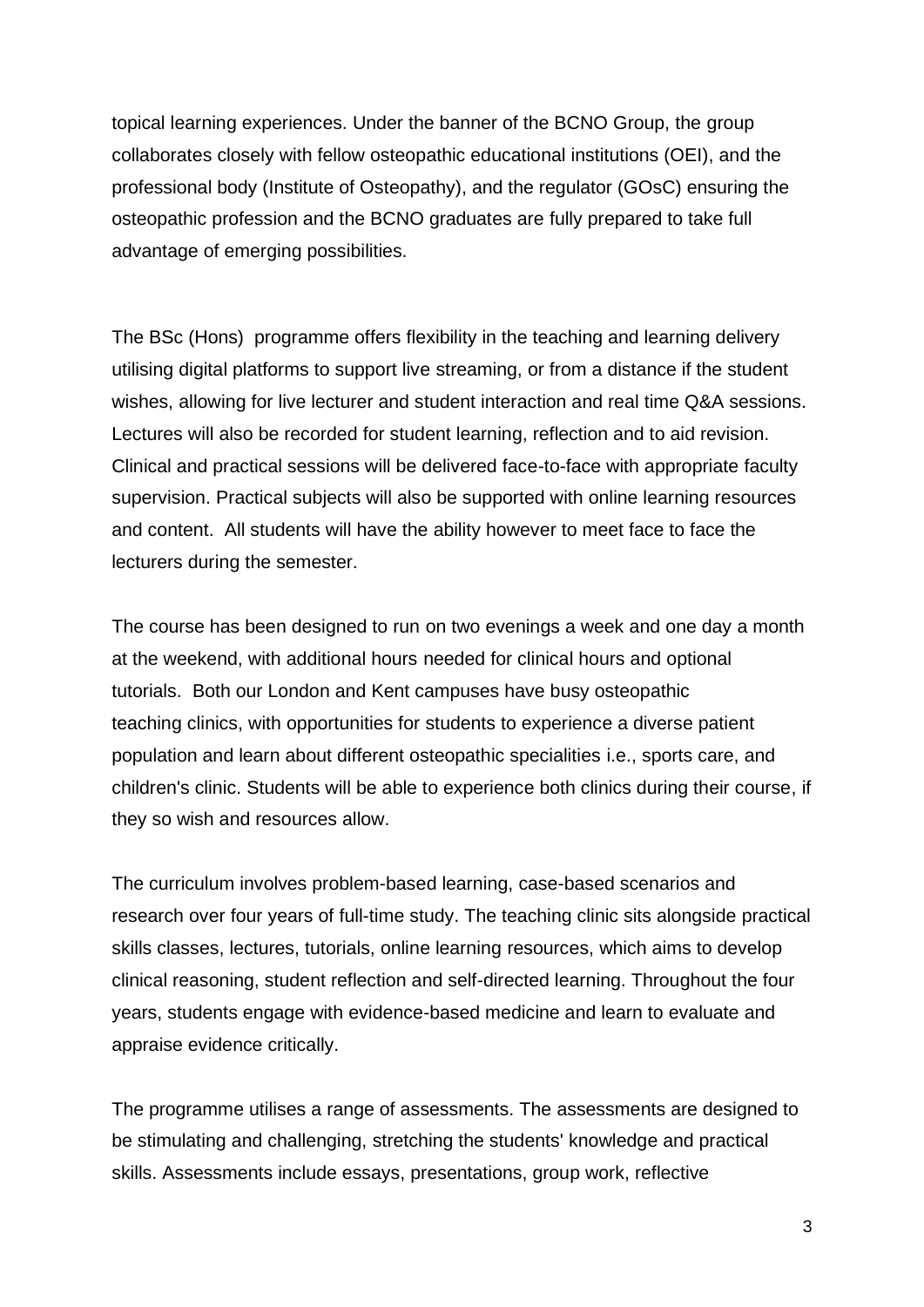accounts, ISCE and clinical assessments either as individual students or group work.

Successful completion of this BSc (Hons) Osteopathy leads to eligibility to apply for registration with the GOsC allowing graduates to launch straight into a career as a practising osteopath.

## **5. Relevant QAA Subject Benchmark Group(s)**

The Osteopathy subject benchmark can be located here. [SBS-Osteopathy-](https://dera.ioe.ac.uk/23775/1/SBS-Osteopathy-15.pdf#:~:text=This%20revised%20Subject%20Benchmark%20Statement%20in%20osteopathy%20aims,the%20statutory%20regulator%2C%20the%20General%20Osteopathic%20Council%20%28GOsC%29.)[15.pdf \(ioe.ac.uk\).](https://dera.ioe.ac.uk/23775/1/SBS-Osteopathy-15.pdf#:~:text=This%20revised%20Subject%20Benchmark%20Statement%20in%20osteopathy%20aims,the%20statutory%20regulator%2C%20the%20General%20Osteopathic%20Council%20%28GOsC%29.) [The Frameworks for Higher Education Qualifications of UK](https://www.qaa.ac.uk/docs/qaa/quality-code/qualifications-frameworks.pdf?sfvrsn=170af781_12)  [Degree-Awarding Bodies https://www.qaa.ac.uk//en/quality-code/qualifications](https://www.qaa.ac.uk/docs/qaa/quality-code/qualifications-frameworks.pdf?sfvrsn=170af781_12)[frameworks](https://www.qaa.ac.uk/docs/qaa/quality-code/qualifications-frameworks.pdf?sfvrsn=170af781_12) has been utilised to develop the framework for the course.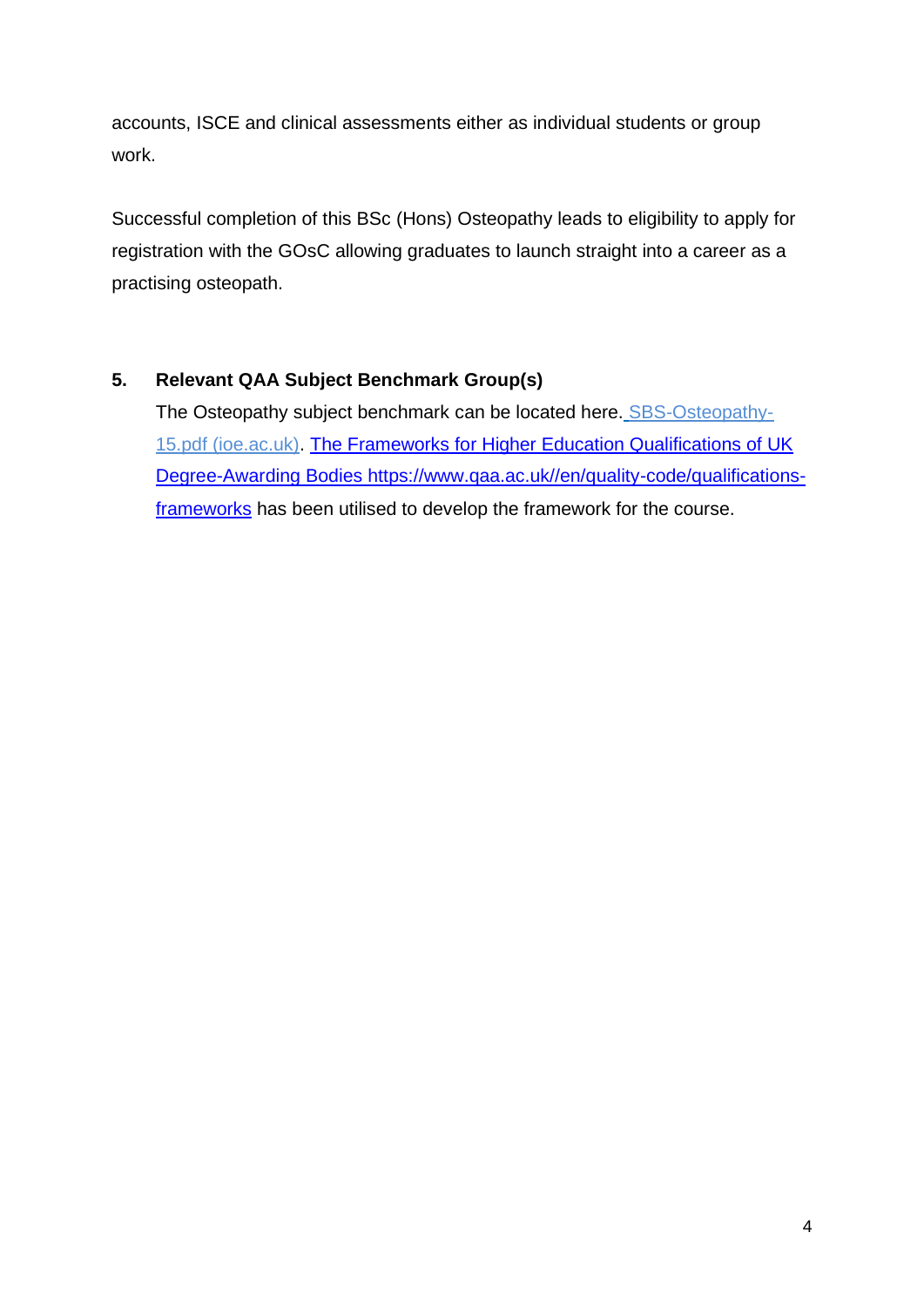## **6. Programme Structure**

Full-time programme delivered as modified attendance over a four-year period:

- two evenings per week and
- one full day a month on a weekend

| BSc (Hons) Osteopathy, Full-time modified attendance, Year 1 |                                                                              |                |       |                 |                          |
|--------------------------------------------------------------|------------------------------------------------------------------------------|----------------|-------|-----------------|--------------------------|
| <b>Module</b><br>Code                                        | <b>Module Title</b>                                                          | <b>Credits</b> | Level | <b>Semester</b> | Core/<br><b>Optional</b> |
| <b>BCNO4001</b>                                              | <b>Technique Practice-</b><br><b>Fundamentals and</b><br><b>Biomechanics</b> | 20             | 4     | All year        | Core                     |
| <b>BCNO4002</b>                                              | Professionalism and Clinical<br>Integration 1                                | 20             | 4     | 2               | Core                     |
| <b>BCNO4004</b>                                              | Anatomy 1                                                                    | 20             | 4     | 1               | Core                     |
| <b>BCNO4005</b>                                              | Anatomy 2                                                                    | 20             | 4     | 2               | Core                     |
| <b>BCNO4006</b>                                              | Physiology                                                                   | 20             | 4     | 1               | Core                     |

| <b>BSc (Hons) Osteopathy, Full-time modified attendance, Year 2</b> |                                                           |                |       |                 |                          |
|---------------------------------------------------------------------|-----------------------------------------------------------|----------------|-------|-----------------|--------------------------|
| <b>Module</b><br>Code                                               | <b>Module Title</b>                                       | <b>Credits</b> | Level | <b>Semester</b> | Core/<br><b>Optional</b> |
| <b>BCNO4003</b>                                                     | Nutrition, Health and Wellbeing                           | 20             | 4     |                 | Core                     |
| <b>BCNO5002</b>                                                     | Clinical Diagnosis. Pathology<br>and Pharmacology         | 20             | 5     |                 | Core                     |
| <b>BCNO5003</b>                                                     | Technique Practice II -<br><b>Functional Applications</b> | 20             | 5     | All year        | Core                     |
| <b>BCNO5004</b>                                                     | <b>Clinical Methods</b>                                   | 20             | 5     | 2               | Core                     |
| <b>BCNO5005</b>                                                     | Musculoskeletal Diagnosis                                 | 20             | 5     | $\overline{2}$  | Core                     |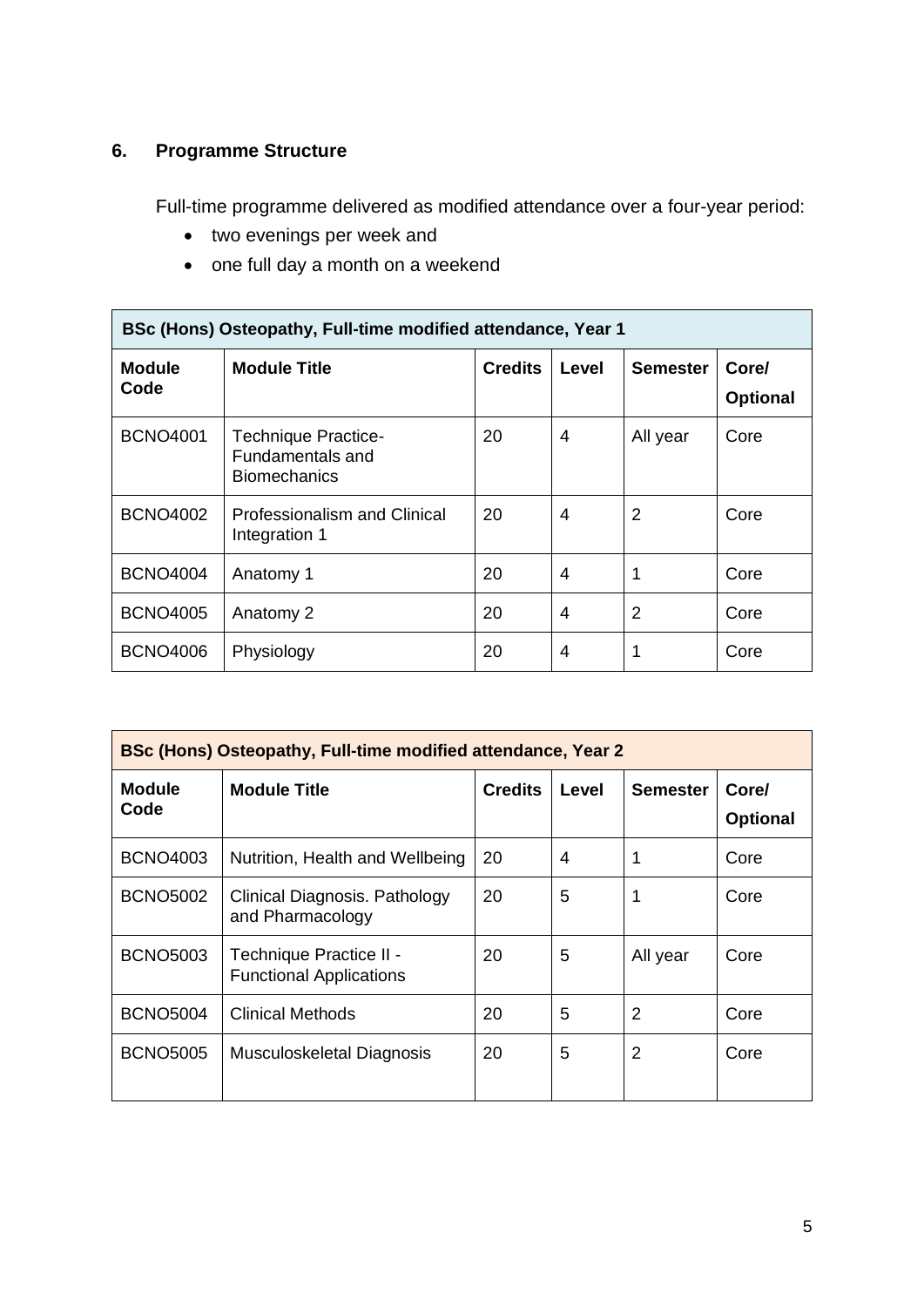| BSc (Hons) Osteopathy, Full-time modified attendance, Year 3 |                                                      |                |       |                 |                          |
|--------------------------------------------------------------|------------------------------------------------------|----------------|-------|-----------------|--------------------------|
| <b>Module</b><br>Code                                        | <b>Module Title</b>                                  | <b>Credits</b> | Level | <b>Semester</b> | Core/<br><b>Optional</b> |
| <b>BCNO5001</b>                                              | <b>Functional Nutrition</b>                          | 20             | 5     | 1               | Core                     |
| <b>BCNO5006</b>                                              | <b>Clinical Practice 1</b>                           | 20             | 5     | All year        | Core                     |
| <b>BCNO6002</b>                                              | <b>Paediatrics</b>                                   | 20             | 6     | 2               | Core                     |
| <b>BCNO6004</b>                                              | Technique Practice III -<br><b>Applied Treatment</b> | 20             | 6     | All year        | Core                     |

| BSc (Hons) Osteopathy, Full-time modified attendance, Year 4 |                             |                |       |                 |                          |
|--------------------------------------------------------------|-----------------------------|----------------|-------|-----------------|--------------------------|
| <b>Module</b><br>Code                                        | <b>Module Title</b>         | <b>Credits</b> | Level | <b>Semester</b> | Core/<br><b>Optional</b> |
| <b>BCNO6001</b>                                              | <b>Research Project</b>     | 20             | 6     |                 | Core                     |
| <b>BCNO6003</b>                                              | Clinical Practice 2         | 20             | 6     | All year        | Core                     |
| <b>BCNO6005</b>                                              | Advanced Skills in Practice | 20             | 6     | 2               | Core                     |
| <b>BCNO6006</b>                                              | Psychology                  | 20             | 6     | 1               | Core                     |

#### **7. Programme Aims**

The overall aim is to provide a stimulating appropriate teaching and learning environment to create a self-reflective effective osteopath who has the ability to work in contemporary healthcare. The graduates will understand professional and inter-professional practice in modern practice. The graduate will understand their lifelong learning requirements and future career pathway. The aims are based on the requirements of the professional body and the relevant standards (OPS Standards of practice - [General Osteopathic Council \(osteopathy.org.uk\)\)](https://www.osteopathy.org.uk/standards/osteopathic-practice/).

- Provide the student with knowledge, skills and clinical training reflective of advancing healthcare standards in osteopathy and health and its promotion;
- Develop the student's competence in applying clinical skills to osteopathic practice;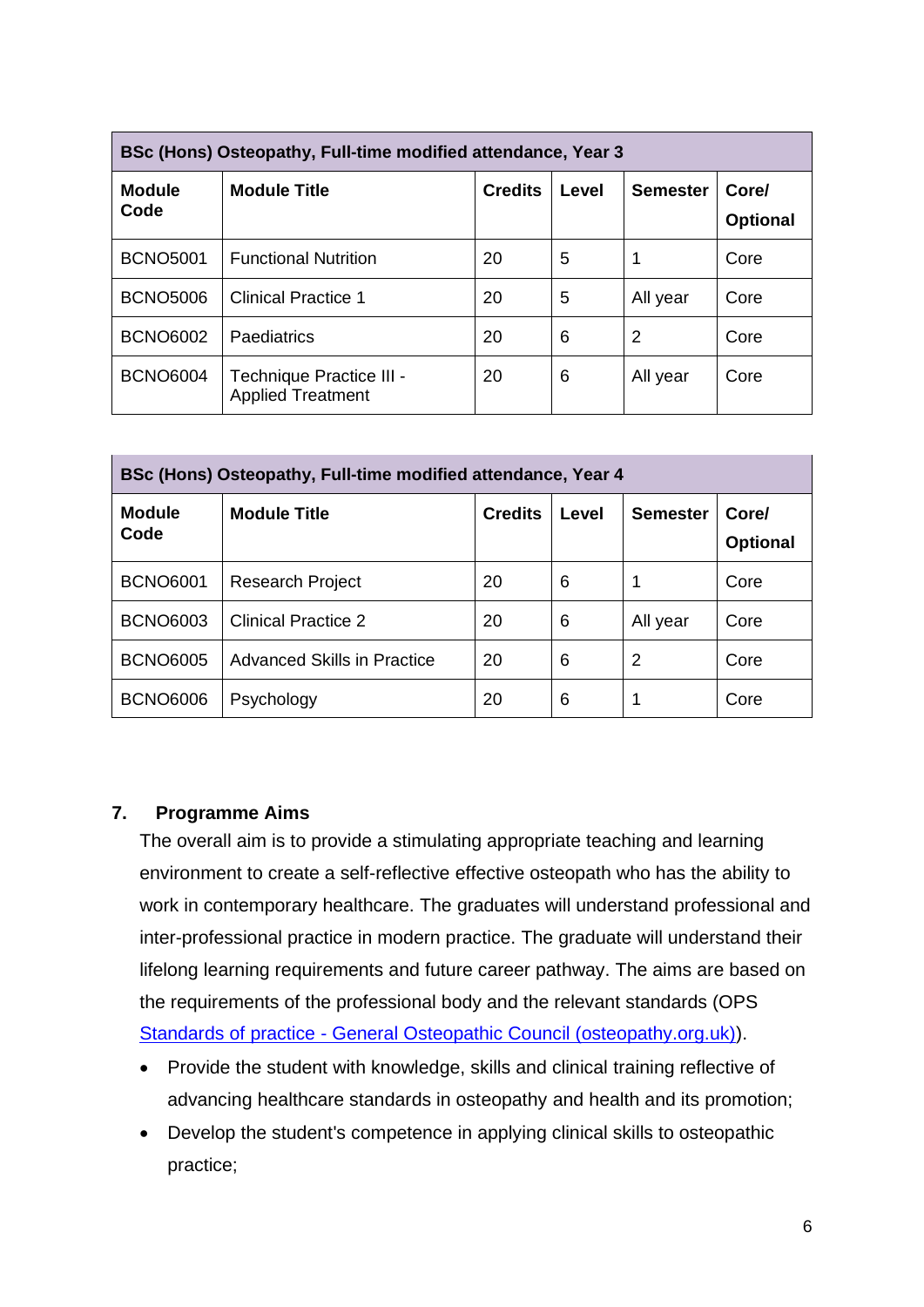- Develop the reflective, critical, leadership and analytical skills of the student, allowing them to deal in a self-directed manner with complex issues, making sound judgements in the absence of complete data, and promoting excellence in professional practice;
- Develop reflective practice and communication skills to develop an effective partnership with patients in a changing healthcare environment
- Develop general problem-solving and research skills to allow the student to understand the evidence-based practice.
- Provide the students with the skills to respond positively to change (i.e., unfamiliar or unprecedented situations or problems);
- Enhance interpersonal skills, enabling clear communication with all audience levels;
- Develop the skills for autonomous practice and team-working;
- Develop the skills to advance knowledge and understanding by independent life-long learning.

## **8. Programme Intended Learning Outcomes**

- Students on the **BSc (Hons) Osteopathy** programme will be required to achieve all of the Programme Intended Learning Outcomes included in Section 8 and will be eligible to apply to register with General Osteopathic Council.
- Students will be awarded the **BSc Applied Science** named exit award where they have not achieved PILOs 8.2.4, 8.4.2, and 8.5.3. (modules BCNO6001 and/or BCNO6003). This does not confer eligibility to apply to register with General Osteopathic Council.

#### **8.1. Knowledge and understanding**

On successful completion, graduates should have developed:

1) The ability to apply a systematic understanding and knowledge of osteopathy, and its interrelationship with health and the individual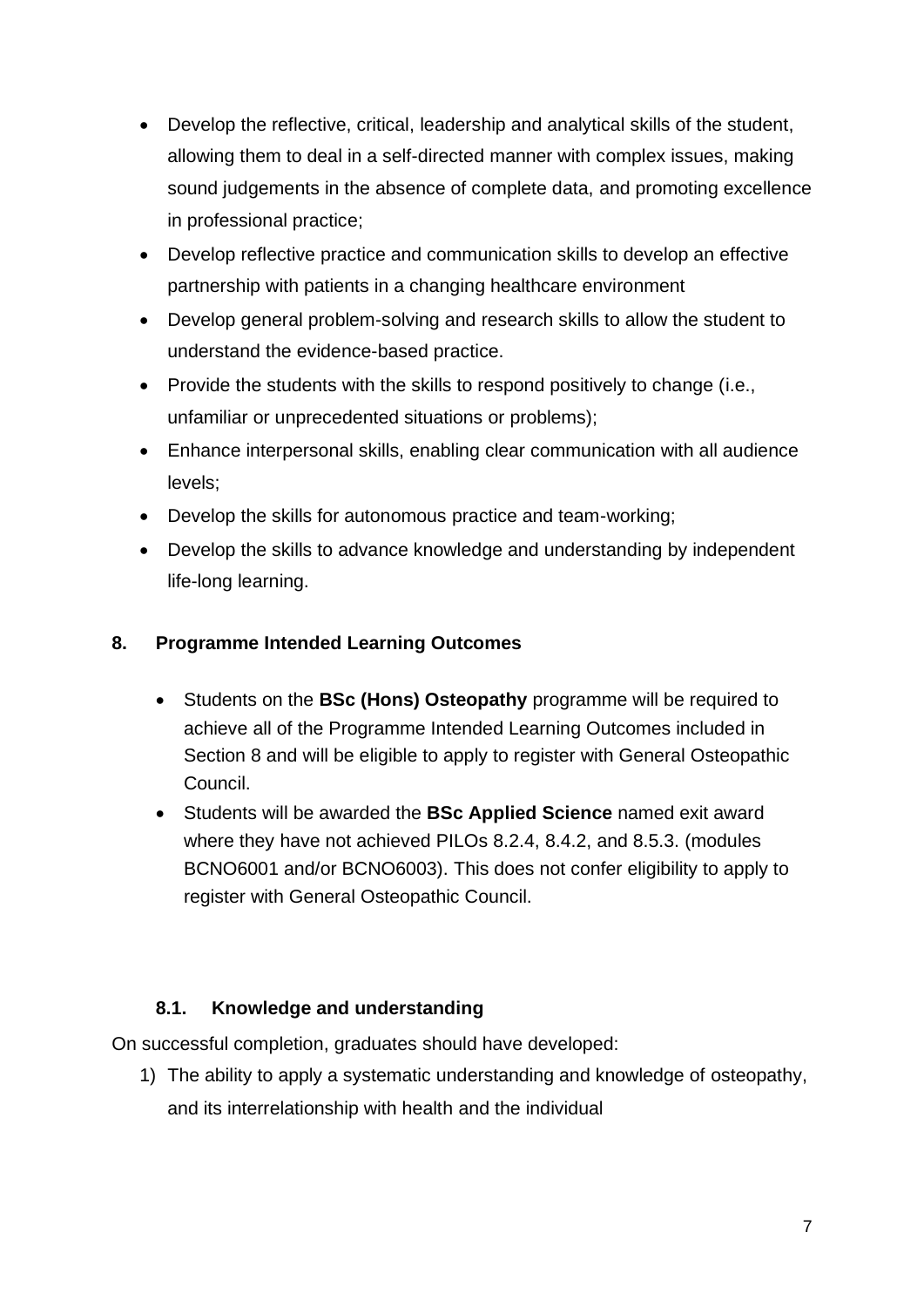- 2) A systematic understanding and relevant knowledge of disease, its prevention, and complex case management in the context of healthcare environments within the scope of osteopathic practice
- 3) An in-depth understanding of the key skills, knowledge, concepts and principles required as an autonomous osteopathic practitioner and the role of osteopathy and its code of practice within the wider concept of health.

## **8.2. Cognitive and intellectual skills**

On successful completion, graduates should have developed:

- 1) The ability to identify and apply established principles, concepts, and frameworks within osteopathy and healthcare
- 2) The ability to apply relevant problem-solving skills and, synthesise appropriate information and data to underpin clinical reasoning in patient centred care.
- 3) The promotion of an attitude of criticality, inquiry, reflection and lifelong learning skills for personal and professional development
- 4) The ability to critically evaluate specialist information to allow the formulation of complex patient care

#### **8.3. Key and transferable skills**

On successful completion, graduates should have developed the ability to:

- 1) Employ a range of generic, graduate, transferable skills which are relevant and effective across a number of settings.
- 2) Efficiently organise and communicate complex information to a variety of audiences using relevant technology
- 3) Work professionally in a team, or act autonomously as an individual, and to be able to build, maintain and develop effective professional relationships.

#### **8.4. Employment-related skills**

On successful completion graduates should have developed: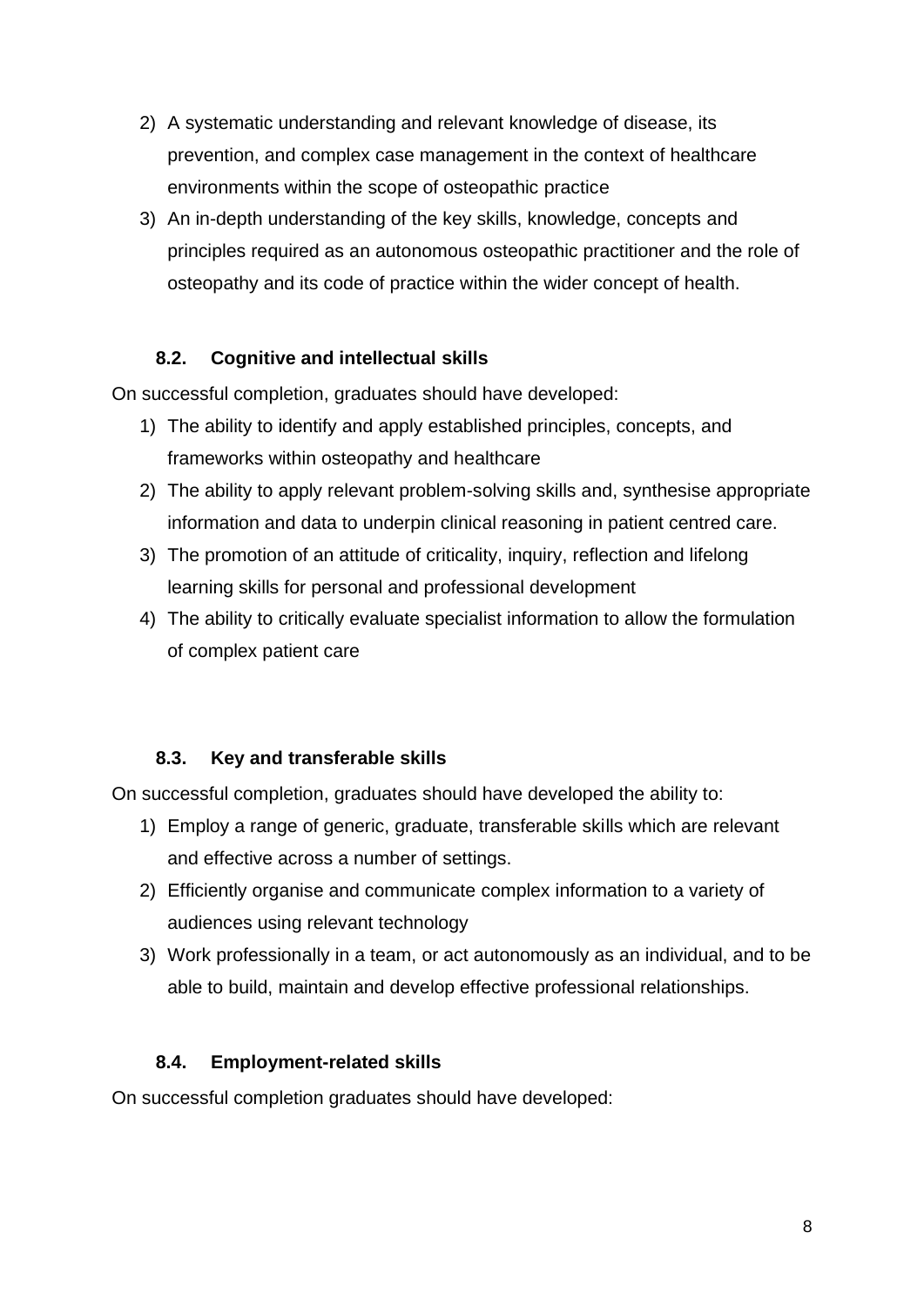- 1) Relevant professional knowledge and skills to deliver and exercise professional judgement as an autonomous osteopathic practitioner, inclusive of patient-centered care,
- 2) All professional practice requirements
- 3) Management, leadership, and mentorship skills

## **8.5. Practical skills**

On successful completion graduates should have developed:

1) Effective adaptability of communication and management skills that develop professional and ethical relationships with patients, colleagues, and other healthcare professionals in a range of settings.

2) The understanding and reflective ability in osteopathic and clinical skills that allow the effective and safe management of patient cases of varying complexity.

3) The ability to apply relevant research skills in a wide range of context applicable to osteopathic practice including the development, design, and delivery of an evidence-informed short research project.

## **9. Admissions Criteria, including APCL, APEL and Disability Service arrangements**

| <b>Entry Requirements</b> |                                                                                                                                                                                                                                                                                                                                                                                 |
|---------------------------|---------------------------------------------------------------------------------------------------------------------------------------------------------------------------------------------------------------------------------------------------------------------------------------------------------------------------------------------------------------------------------|
| GCSE (or<br>equivalent)   | All applicants must have mathematics and English at grade 4<br>or above or equivalent.                                                                                                                                                                                                                                                                                          |
| <b>Interviews</b>         | All applicants will undergo an interview. All applicants need to<br>complete a health declaration form so appropriate support can<br>be put in place. Applicants who declare a disability are<br>normally invited for an early meeting to discuss support.<br>Subsequently applicants need to declare annually a health<br>declaration and any change to their criminal record. |
| A-level/AS-level          | Normal minimum entry requirements are BBC (112 UCAS<br>points) at A-level to normally include a science subject, usually<br>biology but will consider chemistry, physical education, sports<br>science as science, psychology, mathematics. General studies<br>are not accepted.                                                                                                |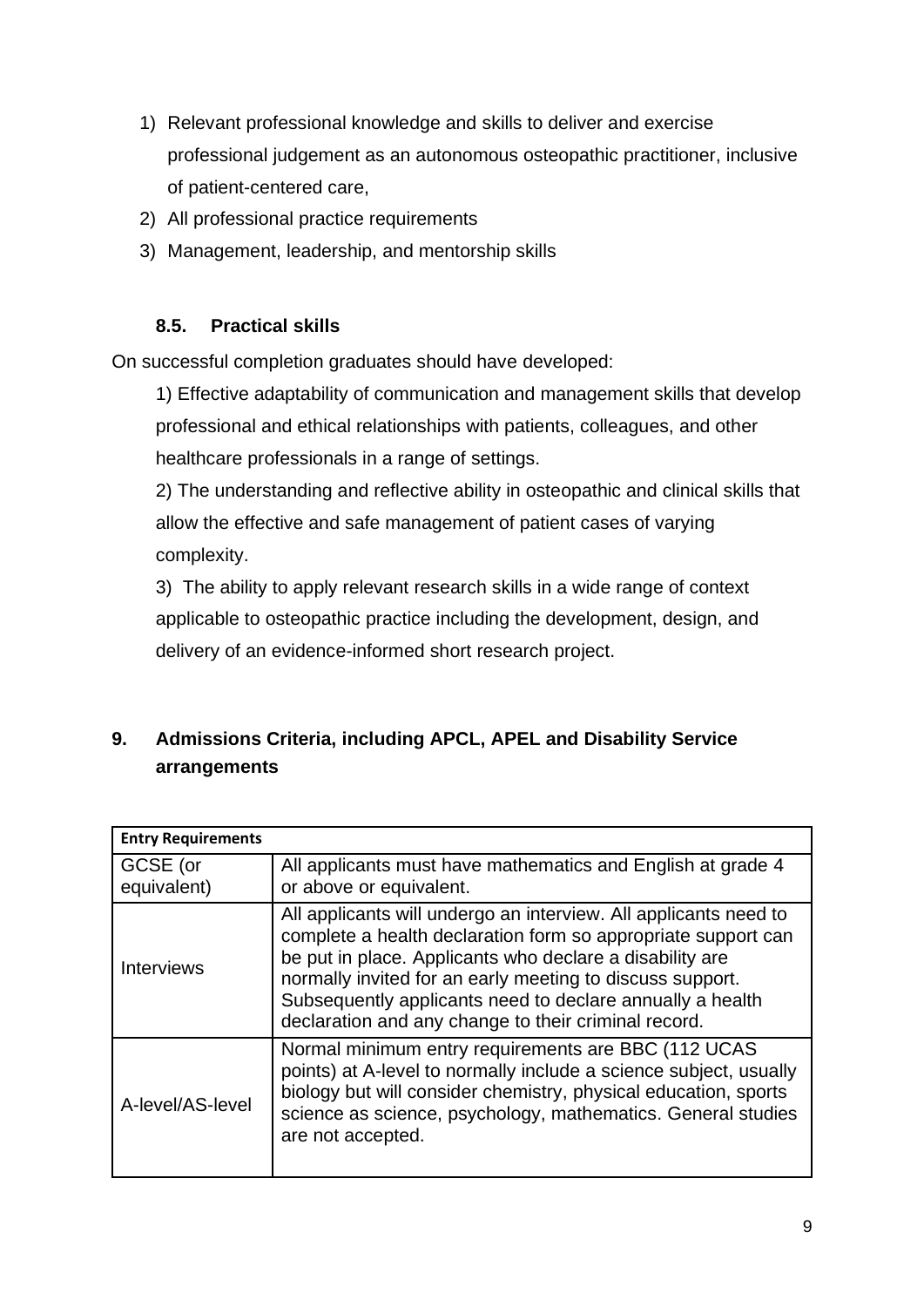| <b>BTEC National</b><br>Diploma/QCF<br>Extended<br>Diploma | Grades: DDM – Must be Health, Science, or Sports related and<br>include relevant science modules.                                                                                                                                                                                                                                                                                                                                                                                                                                                                                                                                                                                                                                                                                                                                                                         |
|------------------------------------------------------------|---------------------------------------------------------------------------------------------------------------------------------------------------------------------------------------------------------------------------------------------------------------------------------------------------------------------------------------------------------------------------------------------------------------------------------------------------------------------------------------------------------------------------------------------------------------------------------------------------------------------------------------------------------------------------------------------------------------------------------------------------------------------------------------------------------------------------------------------------------------------------|
| Access to Higher<br><b>Education at</b><br>level 3         | Applicants are interviewed before an offer is made. Applicants<br>will need to achieve a minimum of 18 Level 3 credits at merit or<br>above in a science or health-related Access course. Applicants<br>who do not have Level 2 English and Maths above grade C will<br>additionally need 12 credits at Level 2 in these subjects.                                                                                                                                                                                                                                                                                                                                                                                                                                                                                                                                        |
| Welsh<br><b>Baccalaureate</b>                              | 112 UCAS points overall to include 2 A-levels grades BB in<br>science subjects (as above)                                                                                                                                                                                                                                                                                                                                                                                                                                                                                                                                                                                                                                                                                                                                                                                 |
| <b>Scottish</b><br>Qualifications<br>Authority             | 112 UCAS points overall to include two science subjects (as<br>above) grades BB at Higher Level                                                                                                                                                                                                                                                                                                                                                                                                                                                                                                                                                                                                                                                                                                                                                                           |
| Irish Leaving<br>Certificate                               | H33334 (post-2017) at Higher Level, to include b a science<br>usually biology (but will include PE etc) plus Ordinary Level<br>Grade C Maths and English                                                                                                                                                                                                                                                                                                                                                                                                                                                                                                                                                                                                                                                                                                                  |
| International<br><b>Baccalaureate</b>                      | Acceptable with a minimum overall score of 32 points to<br>include 5 points in 2 science subjects. If overseas and not<br>studying English within IB, must have IELTS 6.0 overall with<br>5.5 in all other elements.                                                                                                                                                                                                                                                                                                                                                                                                                                                                                                                                                                                                                                                      |
| Other                                                      | Other HE qualifications considered on individual merit' may<br>include courses run by other osteopathic and non-osteopathic<br>institutions that provide the applicant with skills suitable for the<br>course.                                                                                                                                                                                                                                                                                                                                                                                                                                                                                                                                                                                                                                                            |
| English<br>Language                                        | If English is not your first language a student must have the<br>equivalent of an academic IELTS of 6.5                                                                                                                                                                                                                                                                                                                                                                                                                                                                                                                                                                                                                                                                                                                                                                   |
| <b>DBS</b>                                                 | All offers are subject to an enhanced DBS clearance. This is<br>funded by the students who are informed at the interview,<br>application stage, and prospectus and website.                                                                                                                                                                                                                                                                                                                                                                                                                                                                                                                                                                                                                                                                                               |
| <b>APL</b>                                                 | The College welcomes applications from students who have<br>prior certificated learning which they would like to be<br>considered so they can enter at either level 5 or level 6 or have<br>exemption from some of the individual modules at level 4 or 5.<br>The process is robust and transparent and compliant with the<br>QAA Code of Practice (2018). The process is underpinned by<br>set of principles which support the fact that the previous<br>learning is relevant, sufficient, authentic and current.<br>Applicants are supported throughout the process which<br>includes an informal academic interview, detailed mapping of<br>previous learning against the programme module learning<br>outcomes and consideration by an independent panel.<br>Successful applicants are offered an individualised induction<br>programme to join their new peer group. |

## **10. Non Standard Regulations**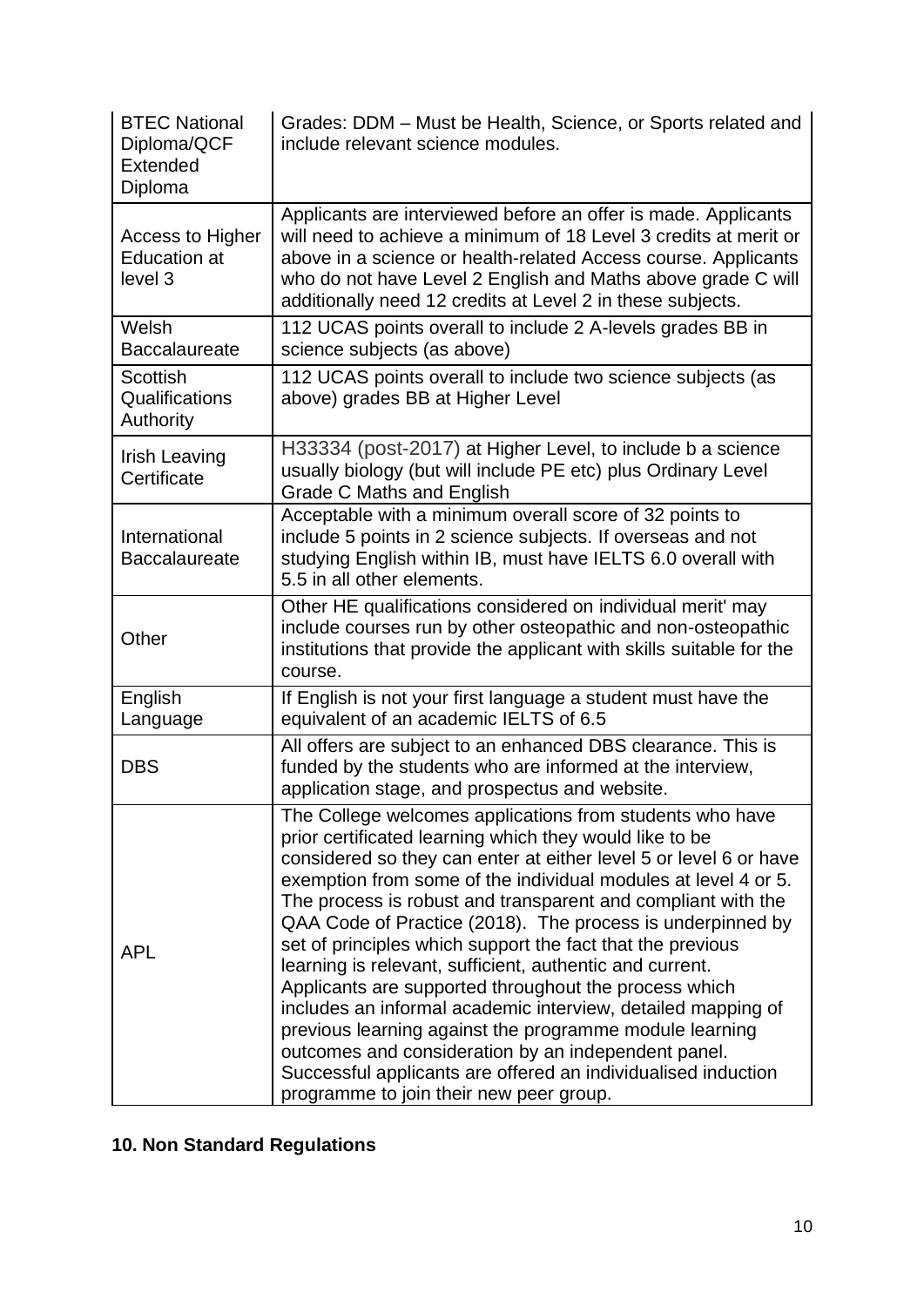See Appendix 4.

## **11. Transitional Arrangements for existing students looking to progress onto the programme**

Not Applicable

## **Appendices**

- 1 BSc (Hons) Osteopathy PILO Mapping
- 2 BSc Applied Science named exit award PILO Mapping
- 3 Mapping document of Osteopathy Practice Standards (2019) against Module Learning Outcomes
- 4 Non-standard regulations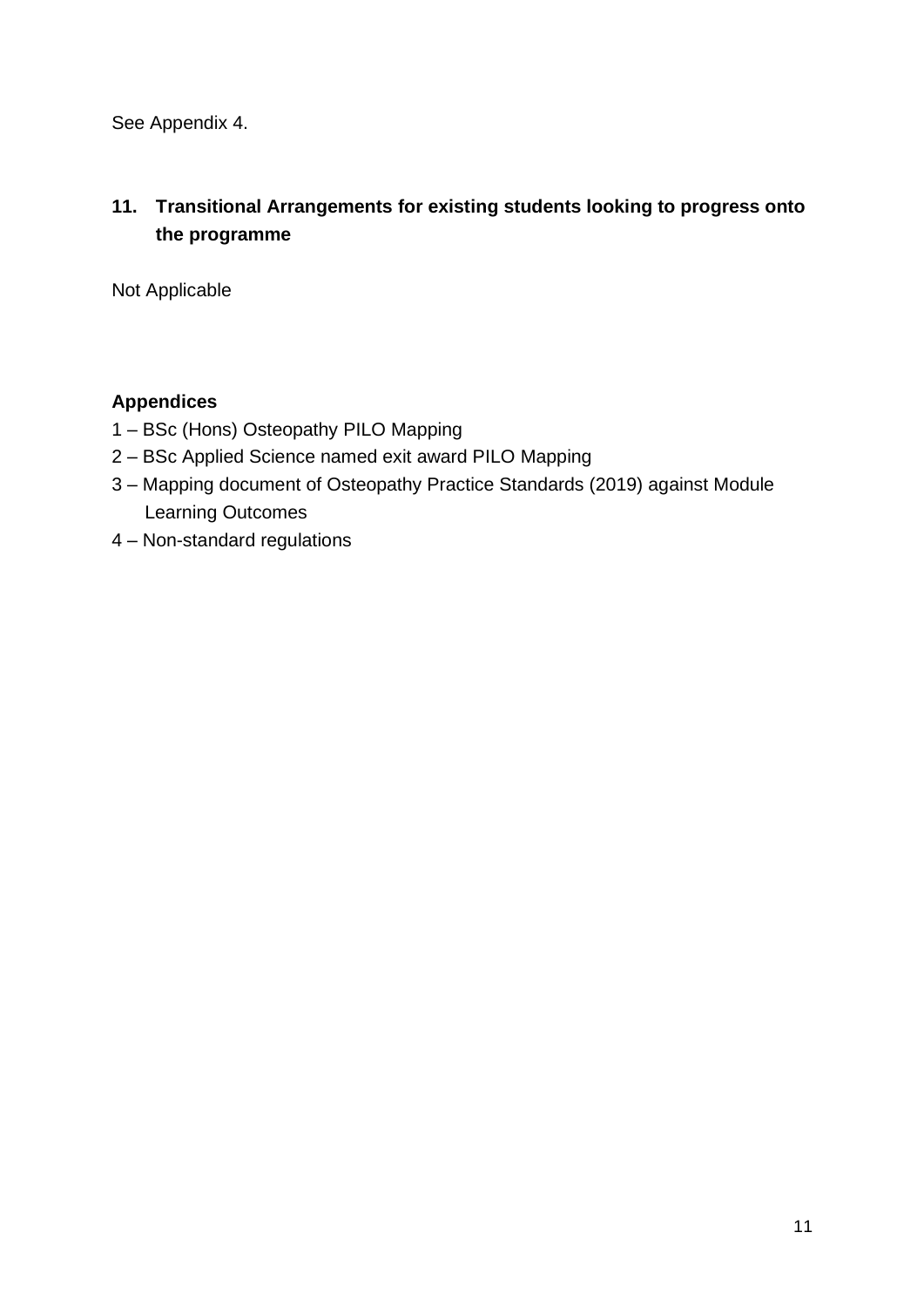**Core modules BSc (Hons) Osteopathy**  Programme Intended Learning Outcomes contributed to (for more information see Section 8) Compensation Y/N Assessment Element(s) and weightings E1 (exam), E2 (clinical exam), T1 (test), C1 (coursework), A1 (generic assessment), P1 (practical) 8.1 Knowledge and understanding 8.2 Cognitive and intellectual skills 8.3 Key and transferable skills 8.4 Employment related skills 8.5 Practical skills 1 | 2 | 3 | 4 | 1 | 2 | 3 | 4 | 1 | 2 | 3 | 4 | 1 | 2 | 3 | 4 | 1 | 2 | 3 | 4 **PILOs met at Level 4** BCNO4001  $|\sqrt{|\cdot|}$   $|\sqrt{|\cdot|}$   $|\sqrt{|\cdot|}$   $|\sqrt{|\cdot|}$   $|\sqrt{|\cdot|}$   $|\sqrt{|\cdot|}$   $|\sqrt{|\cdot|}$   $|\sqrt{|\cdot|}$   $|\sqrt{|\cdot|}$   $|\sqrt{|\cdot|}$   $|\sqrt{|\cdot|}$   $|\sqrt{|\cdot|}$   $|\sqrt{|\cdot|}$   $|\sqrt{|\cdot|}$   $|\sqrt{|\cdot|}$   $|\sqrt{|\cdot|}$   $|\sqrt{|\cdot|}$   $|\sqrt{|\cdot|}$   $|\sqrt{|\cdot|}$   $|\sqrt{|\cdot|}$   $|\sqrt{|\cdot|}$   $|\$ BCNO4002 √ √ √ √ √ √ √ √ √ N C1 (100% E2 (P/F) BCNO4003 √ √ √ √ Y C1 (60%) P1 (40%) BCNO4004 √ √ √ N E1 (70%) P1 (30%) BCNO4005 √ √ √ N E1 (70%) P1 (30%) BCNO4006 √ √ √ N T1 (30%) C1 (70%) **PILOs met at Level 5** BCNO5001 √ √ √ √ √ Y C1 (70%) T1 (30%) BCNO5002 √ √ √ √ √ N E1 (70%) P1 (30%) BCNO5003 √ √ √ √ √ √ √ √ N E2 (100%) BCNO5004 √ √ √ √ √ √ √ √ √ √ √ N E2 (100%) BCNO5005 √ √ √ √ √ N E2 (30%) E1 (70%) BCNO5006 √ √ √ √ √ √ √ √ √ √ √ √ N E2 (100%) P1 (P/F) **PILOs met at Level 6** BCNO6001 √ √ √ √ √ N C1 (100%) BCNO6002 √ √ √ √ √ √ √ N E1 (70%) P1 (30%) BCNO6003 √ √ √ √ √ √ √ √ √ √ √ N E2 (100%) P1(P/F) BCNO6004 √ √ √ √ √ √ √ √ √ N E2 (100%) BCNO6005 √ √ √ √ √ N C1(100%) BCNO6006 √ √ √ √ Y C1 (70%) T1 (30%)

**Appendix 1: (UG) Mapping table that reflects which core modules contribute to the Programme Intended Learning Outcomes (PILOs)**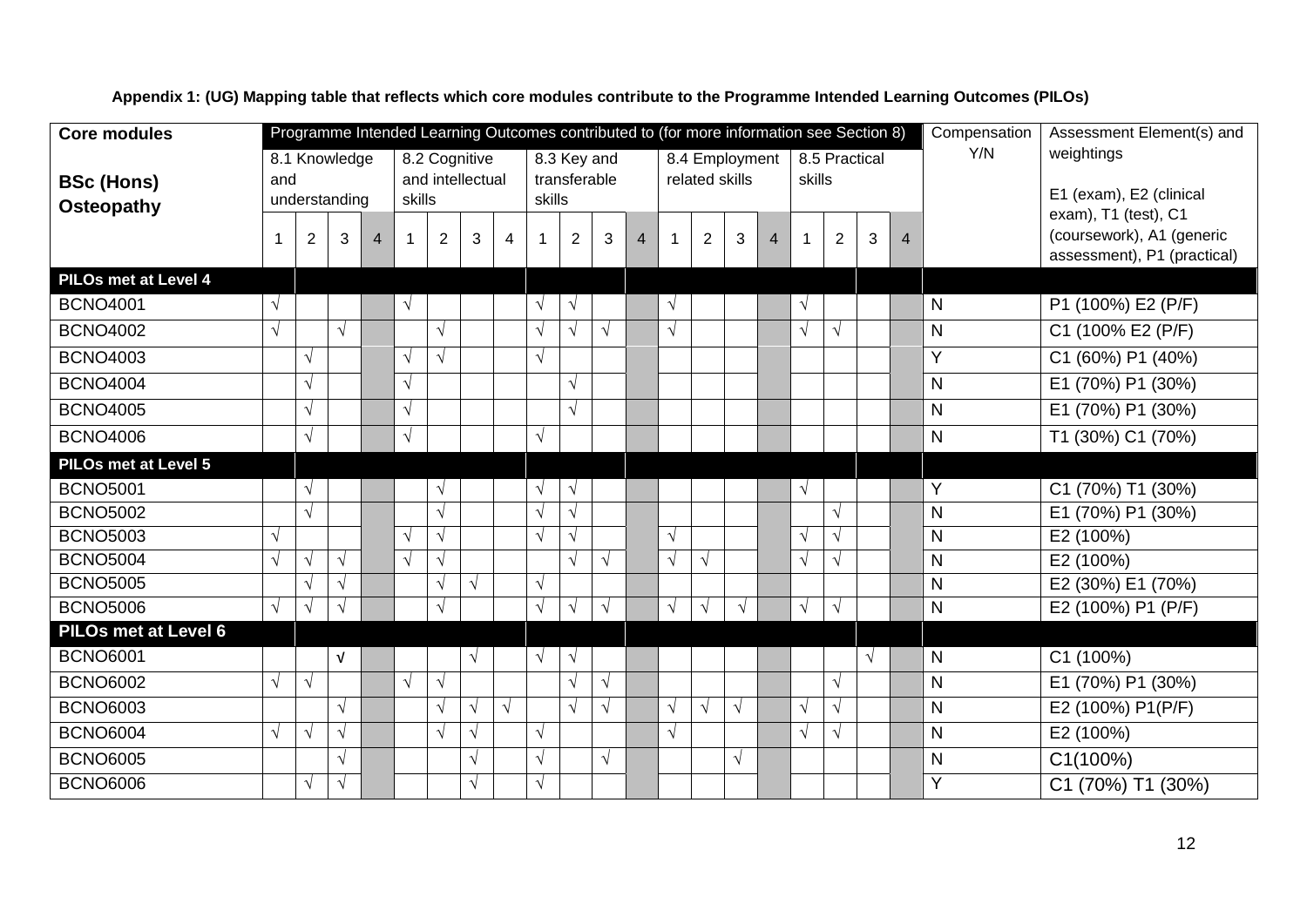**Core modules BSc Applied Science Named exit award** Programme Intended Learning Outcomes contributed to (for more information see Section 8) Compensation Y/N Assessment Element(s) and weightings E1 (exam), E2 (clinical exam), T1 (test), C1 (coursework), A1 (generic assessment), P1 (practical) 8.1 Knowledge and understanding 8.2 Cognitive and intellectual skills 8.3 Key and transferable skills 8.4 Employment related skills 8.5 Practical skills 1 | 2 | 3 | 4 | 1 | 2 | 3 | 4 | 1 | 2 | 3 | 4 | 1 | 2 | 3 | 4 | 1 | 2 | 3 | 4 **PILOs met at Level 4** BCNO4001  $|\sqrt{|\cdot|}$   $|\sqrt{|\cdot|}$   $|\sqrt{|\cdot|}$   $|\sqrt{|\cdot|}$   $|\sqrt{|\cdot|}$   $|\sqrt{|\cdot|}$   $|\sqrt{|\cdot|}$   $|\sqrt{|\cdot|}$   $|\sqrt{|\cdot|}$   $|\sqrt{|\cdot|}$   $|\sqrt{|\cdot|}$   $|\sqrt{|\cdot|}$   $|\sqrt{|\cdot|}$   $|\sqrt{|\cdot|}$   $|\sqrt{|\cdot|}$   $|\sqrt{|\cdot|}$   $|\sqrt{|\cdot|}$   $|\sqrt{|\cdot|}$   $|\sqrt{|\cdot|}$   $|\sqrt{|\cdot|}$   $|\sqrt{|\cdot|}$   $|\$ BCNO4002 √ √ √ √ √ √ √ √ N C1 100% E2 (P/F) BCNO4003 √ √ √ √ Y C1 (60%) P1 (40%) BCNO4004 √ √ √ N E1 (70%) P1 (30%) BCNO4005 √ √ √ N E1 (70%) P1 (30%) BCNO4006 √ √ √ N T1 (30%) C1 (70%) **PILOs met at Level 5** BCNO5001 √ √ √ √ √ Y C1(70%) T1(30%) BCNO5002 √ √ √ √ √ N E1 (70%) P1 (30%) BCNO5003 √ √ √ √ √ √ √ √ N E2 (100%) BCNO5004  $\sqrt{\sqrt{x}}$   $\sqrt{x}$   $\sqrt{x}$   $\sqrt{x}$   $\sqrt{x}$   $\sqrt{x}$   $\sqrt{x}$   $\sqrt{x}$   $\sqrt{x}$   $\sqrt{x}$   $\sqrt{x}$   $\sqrt{x}$   $\sqrt{x}$   $\sqrt{x}$   $\sqrt{x}$   $\sqrt{x}$   $\sqrt{x}$   $\sqrt{x}$   $\sqrt{x}$   $\sqrt{x}$   $\sqrt{x}$   $\sqrt{x}$   $\sqrt{x}$   $\sqrt{x}$   $\sqrt{x}$   $\sqrt{x}$   $\sqrt{x}$   $\sqrt{x}$   $\sqrt{x}$   $\sqrt{x}$  BCNO5005  $\vert \sqrt{\vert \sqrt{\vert \ } \vert} \sqrt{\vert \sqrt{\vert \ } \vert} \sqrt{\vert \sqrt{\vert \ } \vert} \sqrt{\vert \vert \ }$   $\vert \vert \vert \vert \sqrt{\vert \ } \sqrt{\vert \ } \sqrt{\vert \ }$   $\vert \vert \sqrt{\vert \ } \sqrt{\vert \ } \sqrt{\vert \ } \sqrt{\vert \ }$   $\vert \vert \sqrt{\vert \ } \sqrt{\vert \ } \sqrt{\vert \ } \sqrt{\vert \ }$   $\vert \sqrt{\vert \ } \sqrt{\vert \ } \sqrt{\vert \ } \sqrt{\vert \ } \sqrt{\vert \ } \sqrt{\vert \ } \sqrt{\vert \ } \sqrt{\vert \ } \sqrt{\vert \ } \sqrt{\vert \ } \sqrt{\vert \ }$ BCNO5006 √ √ √ √ √ √ √ √ √ √ √ N E2 (100%) **PILOs met at Level 6** BCNO6001 √ √ √ √ N C1 (100%) BCNO6002 √ √ √ √ √ √ √ N E1 (70%) P1 (30%) BCNO6003 √ √ √ √ √ √ √ N E2 (100%) P1 (P/F) BCNO6004 √ √ √ √ √ √ √ √ √ N E2 (100%) BCNO6005 √ √ √ √ N C1(100%) BCNO6006 √ √ √ √ Y C1 (70%) T1 (30%)

**Appendix 2: (UG) Mapping table that reflects which core modules contribute to the Programme Intended Learning Outcomes (PILOs)**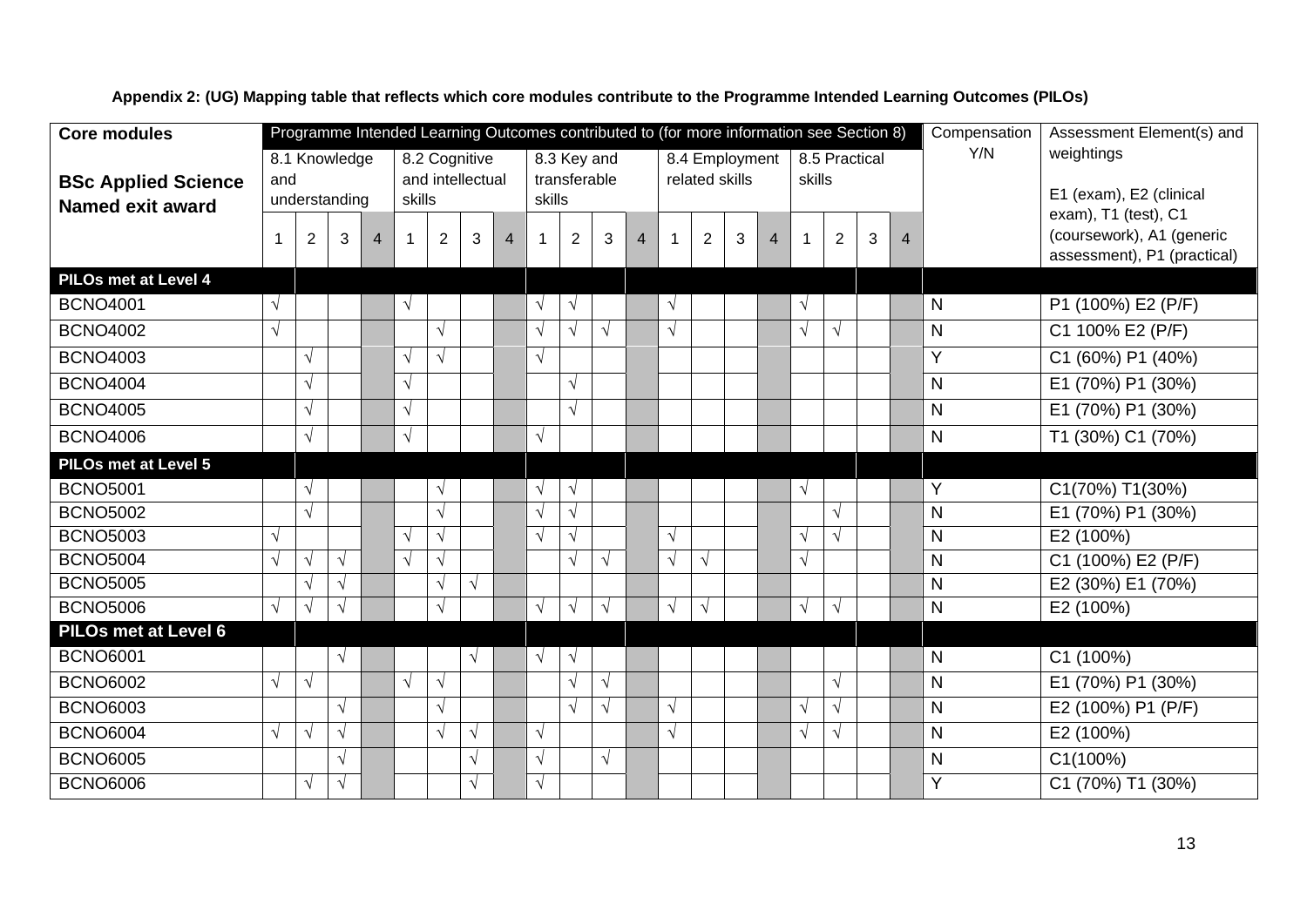#### **Appendix 3:**

## **Mapping document of Osteopathic Practice Standards (2019) against Module Learning Outcomes**

Key to Modules:

#### **Level 4**

| <b>Module Code</b> | <b>Module Title</b>                        |  |
|--------------------|--------------------------------------------|--|
| <b>BCNO4001</b>    | Technique Practice- Fundamentals and       |  |
|                    | <b>Biomechanics</b>                        |  |
| <b>BCNO4002</b>    | Professionalism and Clinical Integration 1 |  |
| <b>BCNO4003</b>    | Nutrition, Health and Wellbeing            |  |
| <b>BCNO4004</b>    | Anatomy 1                                  |  |
| <b>BCNO4005</b>    | Anatomy 2                                  |  |
| <b>BCNO4006</b>    | Physiology                                 |  |

## **Level 5**

| <b>Module Code</b> | <b>Module Title</b>                                   |
|--------------------|-------------------------------------------------------|
| <b>BCNO5001</b>    | <b>Functional Nutrition</b>                           |
| <b>BCNO5002</b>    | Clinical Diagnosis. Pathology and<br>Pharmacology     |
| <b>BCNO5003</b>    | <b>Technique Practice II- Functional Applications</b> |
| <b>BCNO5004</b>    | <b>Clinical Methods</b>                               |
| <b>BCNO5005</b>    | Musculoskeletal diagnosis                             |
| <b>BCNO5006</b>    | <b>Clinical Practice 1</b>                            |

#### **Level 6**

| <b>Module Code</b> | <b>Module Title</b>                              |
|--------------------|--------------------------------------------------|
| <b>BCNO6001</b>    | <b>Research Project</b>                          |
| <b>BCNO6002</b>    | Paediatrics                                      |
| <b>BCNO6003</b>    | <b>Clinical Practice 2</b>                       |
| <b>BCNO6004</b>    | <b>Technique Practice III- Applied Treatment</b> |
| <b>BCNO6005</b>    | Advanced skills in Practice                      |
| <b>BCNO6006</b>    | Psychology                                       |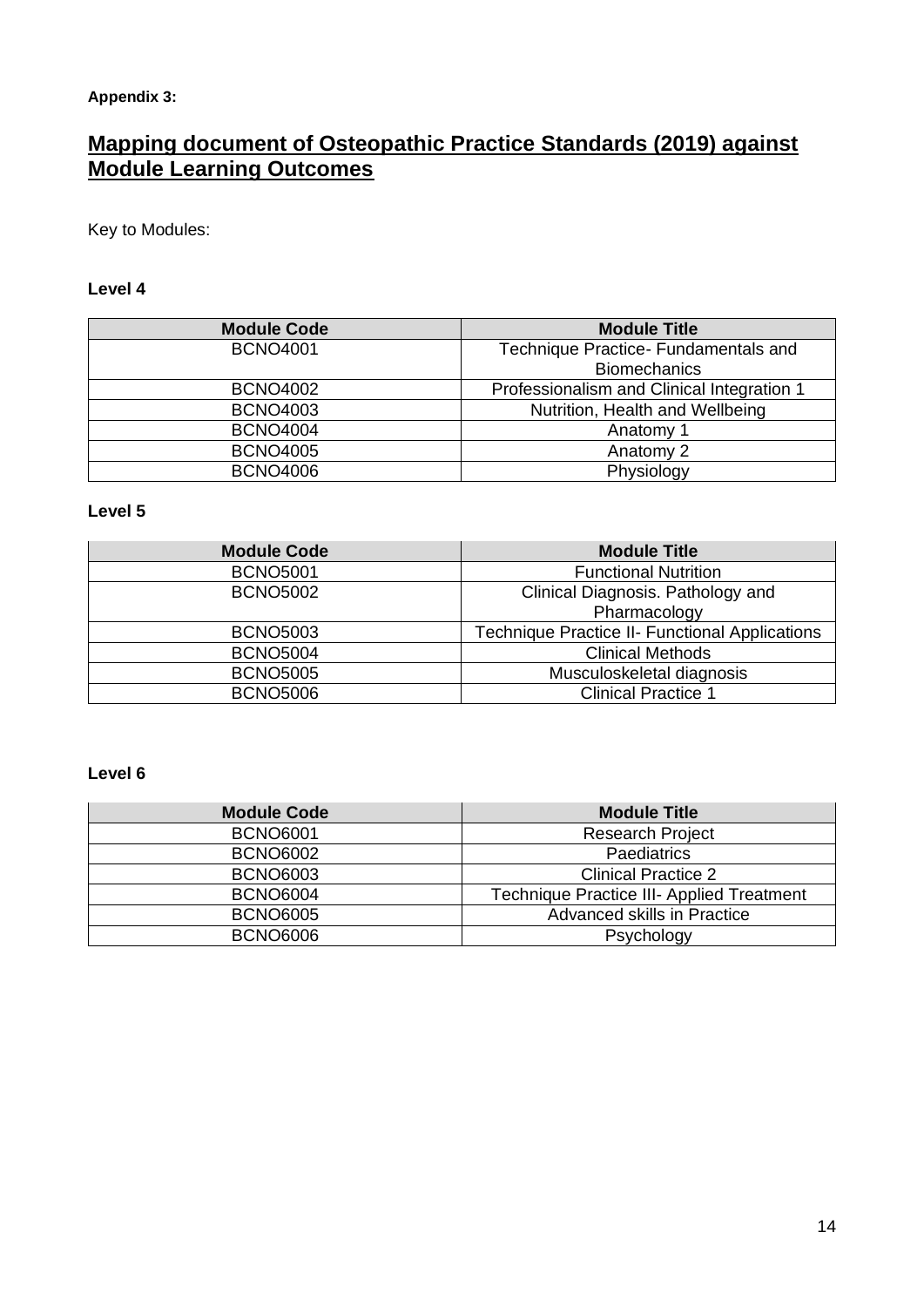## **Osteopathic Practice Standards (2019)**

Standard A1 – A7: **Communication and patient partnership**

Standard B1 - B4: **Knowledge, skills and performance**

Standard C1 – C6: **Safety and quality in practice**

Standard D1- D12: **Professionalism**

#### **A. COMMUNICATION AND PATIENT PARTNERSHIP**

| A <sub>1</sub>    | You must listen to patients and respect their individuality, concerns<br>and preferences. You must be polite and considerate with patients and<br>treat them with dignity and courtesy. |                  |                  |  |
|-------------------|-----------------------------------------------------------------------------------------------------------------------------------------------------------------------------------------|------------------|------------------|--|
| <b>SEEC Level</b> |                                                                                                                                                                                         |                  |                  |  |
| <b>Modules</b>    | <b>BCNO 4001</b>                                                                                                                                                                        | <b>BCNO 5001</b> | <b>BCNO 6003</b> |  |
|                   | <b>BCNO 4002</b>                                                                                                                                                                        | <b>BCNO 5003</b> | <b>BCNO 6004</b> |  |
|                   | <b>BCNO 4003</b>                                                                                                                                                                        | <b>BCNO 5004</b> | <b>BCNO 6005</b> |  |
|                   |                                                                                                                                                                                         | <b>BCNO 5006</b> |                  |  |

| A2                | You must work in partnership with patients, adapting your<br>communication approach to take into account their particular needs<br>and supporting patients in expressing to you what is important to<br>them. |                  |                  |
|-------------------|---------------------------------------------------------------------------------------------------------------------------------------------------------------------------------------------------------------|------------------|------------------|
| <b>SEEC Level</b> |                                                                                                                                                                                                               |                  |                  |
| <b>Modules</b>    | <b>BCNO 4001</b>                                                                                                                                                                                              | <b>BCNO 5001</b> | <b>BCNO 6003</b> |
|                   | <b>BCNO 4002</b>                                                                                                                                                                                              | <b>BCNO 5003</b> | <b>BCNO 6004</b> |
|                   |                                                                                                                                                                                                               | <b>BCNO 5004</b> | <b>BCNO 6005</b> |
|                   |                                                                                                                                                                                                               | <b>BCNO 5006</b> |                  |

| A <sub>3</sub>    | You must give patients the information they want or need to know in a<br>way they can understand. |                  |                  |
|-------------------|---------------------------------------------------------------------------------------------------|------------------|------------------|
| <b>SEEC Level</b> |                                                                                                   |                  |                  |
| <b>Modules</b>    | <b>BCNO 4001</b>                                                                                  | <b>BCNO 5003</b> | <b>BCNO 6003</b> |
|                   |                                                                                                   | <b>BCNO 5006</b> | <b>BCNO 6004</b> |
|                   |                                                                                                   |                  | <b>BCNO 6005</b> |

| A <sub>4</sub>    | You must receive valid consent for all aspects of examination and<br>treatment and record this as appropriate. |                  |                  |
|-------------------|----------------------------------------------------------------------------------------------------------------|------------------|------------------|
| <b>SEEC Level</b> |                                                                                                                |                  |                  |
| <b>Modules</b>    | <b>BCNO 4001</b>                                                                                               | <b>BCNO 5001</b> | <b>BCNO 6001</b> |
|                   | <b>BCNO 4002</b>                                                                                               | <b>BCNO 5003</b> | <b>BCNO 6003</b> |
|                   |                                                                                                                | <b>BCNO 5004</b> | <b>BCNO 6004</b> |
|                   |                                                                                                                | <b>BCNO 5006</b> | <b>BCNO 6005</b> |

| A <sub>5</sub>    | You must support patients in caring for themselves to improve and<br>maintain their own health and wellbeing. |                  |                  |
|-------------------|---------------------------------------------------------------------------------------------------------------|------------------|------------------|
| <b>SEEC Level</b> |                                                                                                               |                  |                  |
| <b>Modules</b>    | <b>BCNO 4001</b>                                                                                              | <b>BCNO 5001</b> | <b>BCNO 6002</b> |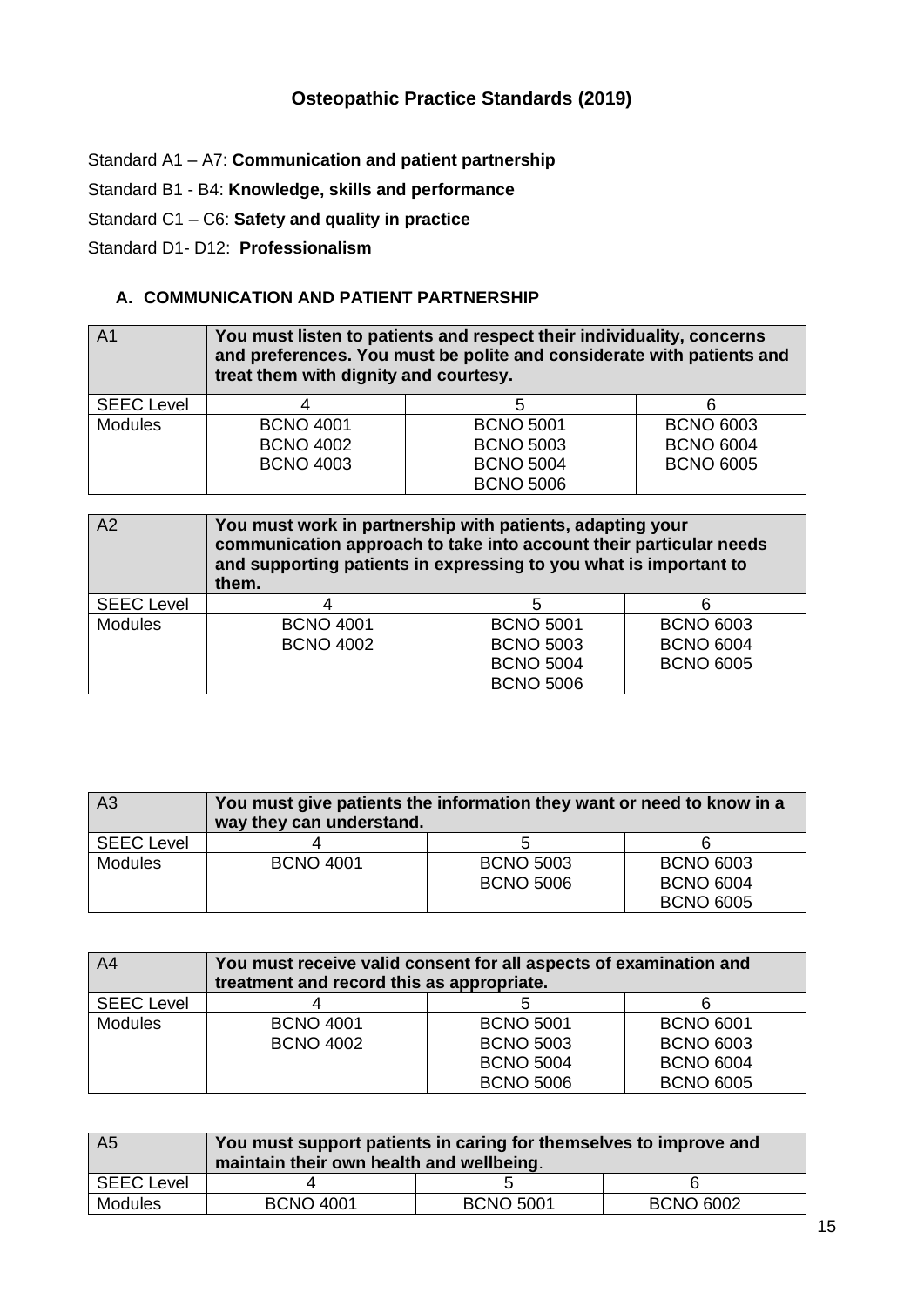| <b>BCNO 4002</b> | <b>BCNO 5003</b> | <b>BCNO 6003</b> |
|------------------|------------------|------------------|
|                  | <b>BCNO 5006</b> | <b>BCNO 6004</b> |
|                  |                  | <b>BCNO 6006</b> |

| A <sub>6</sub>    | You must respect your patients' dignity and modesty. |                  |                  |
|-------------------|------------------------------------------------------|------------------|------------------|
| <b>SEEC Level</b> |                                                      |                  |                  |
| Modules           | <b>BCNO 4001</b>                                     | <b>BCNO 5003</b> | <b>BCNO 6001</b> |
|                   | <b>BCNO 4002</b>                                     | <b>BCNO 5004</b> | <b>BCNO 6003</b> |
|                   |                                                      | <b>BCNO 5006</b> | <b>BCNO 6004</b> |

| <b>A7</b>         | You must make sure your beliefs and values do not prejudice your<br>patients' care. |                                      |                                      |
|-------------------|-------------------------------------------------------------------------------------|--------------------------------------|--------------------------------------|
| <b>SEEC Level</b> |                                                                                     |                                      |                                      |
| <b>Modules</b>    | <b>BCNO 4001</b><br><b>BCNO 4002</b>                                                | <b>BCNO 5003</b><br><b>BCNO 5004</b> | <b>BCNO 6001</b><br><b>BCNO 6003</b> |
|                   |                                                                                     | <b>BCNO 5006</b>                     | <b>BCNO 6004</b>                     |

## **B. KNOWLEDGE, SKILLS AND PERFORMANCE**

| . B1              | You must have and be able to apply sufficient and appropriate<br>knowledge and skills to support your work as an osteopath. |             |             |
|-------------------|-----------------------------------------------------------------------------------------------------------------------------|-------------|-------------|
| <b>SEEC Level</b> |                                                                                                                             |             |             |
| <b>Modules</b>    | All modules                                                                                                                 | All modules | All modules |

| B <sub>2</sub>    | Recognise and work within the limits of your training and competence. |                  |                  |
|-------------------|-----------------------------------------------------------------------|------------------|------------------|
| <b>SEEC Level</b> |                                                                       |                  |                  |
| <b>Modules</b>    | <b>BCNO 4001</b>                                                      | <b>BCNO 5003</b> | <b>BCNO 6002</b> |
|                   | <b>BCNO 4002</b>                                                      | <b>BCNO 5004</b> | <b>BCNO 6003</b> |
|                   |                                                                       | <b>BCNO 5006</b> | <b>BCNO 6004</b> |
|                   |                                                                       |                  | <b>BCNO 6006</b> |

| <b>B3</b>         | You must keep your professional knowledge and skills up to date. |             |             |
|-------------------|------------------------------------------------------------------|-------------|-------------|
| <b>SEEC Level</b> |                                                                  |             |             |
| Modules           | All modules                                                      | All modules | All modules |

| B <sub>4</sub>    | You must be able to analyse and reflect upon information related to<br>your practice in order to enhance patient care. |             |                  |
|-------------------|------------------------------------------------------------------------------------------------------------------------|-------------|------------------|
| <b>SEEC Level</b> |                                                                                                                        |             |                  |
| <b>Modules</b>    | <b>BCNO 4001</b>                                                                                                       | All Modules | <b>BCNO 6002</b> |
|                   | <b>BCNO 4002</b>                                                                                                       |             | <b>BCNO 6003</b> |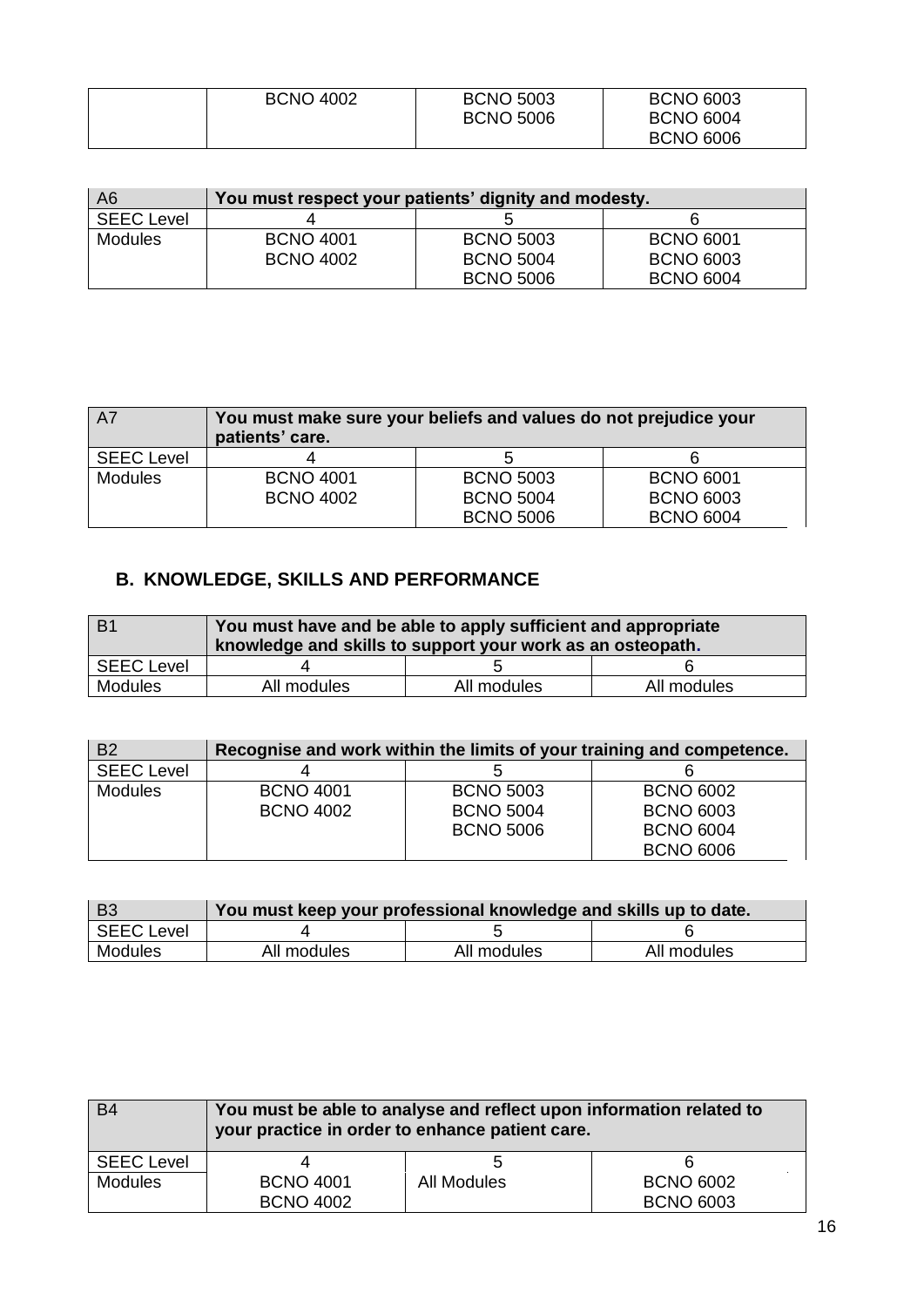|  | <b>BCNO 6004</b> |
|--|------------------|
|  | <b>BCNO 6005</b> |
|  | <b>BCNO 6006</b> |

## **C. SAFETY AND QUALITY IN PRACTICE**

| C <sub>1</sub>    | You must be able to conduct an osteopathic patient evaluation and<br>deliver safe, competent and appropriate osteopathic care to your<br>patients. |                  |                  |
|-------------------|----------------------------------------------------------------------------------------------------------------------------------------------------|------------------|------------------|
| <b>SEEC Level</b> |                                                                                                                                                    |                  |                  |
| <b>Modules</b>    | <b>BCNO 4001</b>                                                                                                                                   | <b>BCNO 5003</b> | <b>BCNO 6002</b> |
|                   | <b>BCNO 4002</b>                                                                                                                                   | <b>BCNO 5004</b> | <b>BCNO 6003</b> |
|                   |                                                                                                                                                    | <b>BCNO 5006</b> | <b>BCNO 6004</b> |

| C <sub>2</sub>    | You must ensure that your patient records are comprehensive, accurate,<br>legible and completed promptly. |                  |                  |
|-------------------|-----------------------------------------------------------------------------------------------------------|------------------|------------------|
| <b>SEEC Level</b> |                                                                                                           |                  |                  |
| <b>Modules</b>    | <b>BCNO 4002</b>                                                                                          | <b>BCNO 5006</b> | <b>BCNO 6001</b> |
|                   |                                                                                                           |                  | <b>BCNO 6003</b> |

| $\overline{C}$ 3  | You must respond effectively and appropriately to requests for the<br>production of written material and data. |             |             |
|-------------------|----------------------------------------------------------------------------------------------------------------|-------------|-------------|
| <b>SEEC Level</b> |                                                                                                                |             |             |
| <b>Modules</b>    | All Modules                                                                                                    | All Modules | All modules |

| C <sub>4</sub>    | You must take action to keep patients from harm. |                  |                  |  |
|-------------------|--------------------------------------------------|------------------|------------------|--|
| <b>SEEC Level</b> |                                                  |                  |                  |  |
| <b>Modules</b>    | <b>BCNO 4001</b>                                 | <b>BCNO 5002</b> | <b>BCNO 6002</b> |  |
|                   | <b>BCNO 4002</b>                                 | <b>BCNO 5003</b> | <b>BCNO 6003</b> |  |
|                   |                                                  | <b>BCNO 5006</b> | <b>BCNO 6004</b> |  |
|                   |                                                  |                  | <b>BCNO 6006</b> |  |

| C <sub>5</sub>    | You must ensure that your practice is safe, clean and hygienic, and<br>complies with health and safety legislation. |                  |                  |
|-------------------|---------------------------------------------------------------------------------------------------------------------|------------------|------------------|
| <b>SEEC Level</b> |                                                                                                                     |                  |                  |
| <b>Modules</b>    | <b>BCNO 4001</b>                                                                                                    | <b>BCNO 5003</b> | <b>BCNO 6003</b> |
|                   | <b>BCNO 4002</b>                                                                                                    | <b>BCNO 5006</b> | <b>BCNO 6005</b> |

| C6                | You must be aware of your wider role as a healthcare professional to<br>contribute to enhancing the health and wellbeing of your patients. |                  |                  |  |
|-------------------|--------------------------------------------------------------------------------------------------------------------------------------------|------------------|------------------|--|
| <b>SEEC Level</b> |                                                                                                                                            |                  |                  |  |
| <b>Modules</b>    | <b>BCNO 4001</b>                                                                                                                           | <b>BCNO 5001</b> | <b>BCNO 6002</b> |  |
|                   | <b>BCNO 4002</b>                                                                                                                           | <b>BCNO 5003</b> | <b>BCNO 6003</b> |  |
|                   | <b>BCNO 4003</b>                                                                                                                           | <b>BCNO 5006</b> | <b>BCNO 6004</b> |  |
|                   |                                                                                                                                            |                  | <b>BCNO 6006</b> |  |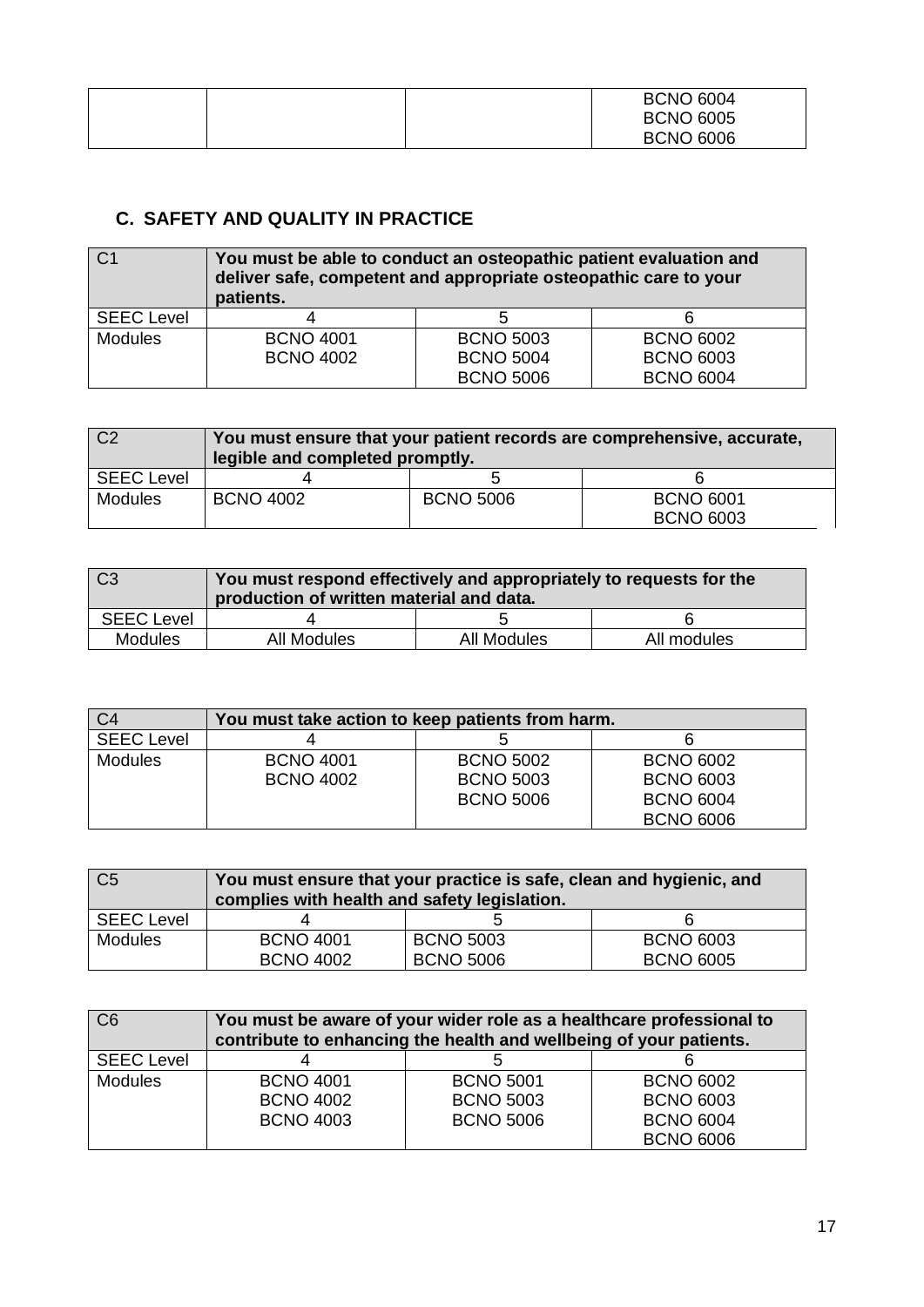## **D. PROFESSIONALISM**

|                   | You must act with honesty and integrity in your professional practice. |             |             |
|-------------------|------------------------------------------------------------------------|-------------|-------------|
| <b>SEEC Level</b> |                                                                        |             |             |
| Modules           | All Modules                                                            | All Modules | All Modules |

| D <sub>2</sub>    | You must establish and maintain clear professional boundaries with<br>patients, and must not abuse your professional standing and the<br>position of trust which you have as an osteopath. |                  |                  |
|-------------------|--------------------------------------------------------------------------------------------------------------------------------------------------------------------------------------------|------------------|------------------|
| <b>SEEC Level</b> |                                                                                                                                                                                            |                  |                  |
| <b>Modules</b>    | <b>BCNO 4001</b>                                                                                                                                                                           | <b>BCNO 5001</b> | <b>BCNO 6001</b> |
|                   | <b>BCNO 4002</b>                                                                                                                                                                           | <b>BCNO 5003</b> | <b>BCNO 6002</b> |
|                   |                                                                                                                                                                                            | <b>BCNO 5004</b> | <b>BCNO 6003</b> |
|                   |                                                                                                                                                                                            | <b>BCNO 5006</b> | <b>BCNO 6004</b> |

| D <sub>3</sub>    | You must be open and honest with patients, fulfilling your duty of<br>candour. |                  |                  |
|-------------------|--------------------------------------------------------------------------------|------------------|------------------|
| <b>SEEC Level</b> |                                                                                |                  |                  |
| <b>Modules</b>    | <b>BCNO 4001</b>                                                               | <b>BCNO 5001</b> | <b>BCNO 6001</b> |
|                   | <b>BCNO 4002</b>                                                               | <b>BCNO 5003</b> | <b>BCNO 6002</b> |
|                   |                                                                                | <b>BCNO 5004</b> | <b>BCNO 6003</b> |
|                   |                                                                                | <b>BCNO 5006</b> | <b>BCNO 6004</b> |

| D <sub>4</sub>    | You must have a policy in place to manage patient complaints, and<br>respond quickly and appropriately to any that arise. |                  |                  |
|-------------------|---------------------------------------------------------------------------------------------------------------------------|------------------|------------------|
| <b>SEEC Level</b> |                                                                                                                           |                  |                  |
| <b>Modules</b>    | <b>BCNO 4001</b>                                                                                                          | <b>BCNO 5001</b> | <b>BCNO 6001</b> |
|                   | <b>BCNO 4002</b>                                                                                                          | <b>BCNO 5003</b> | <b>BCNO 6002</b> |
|                   |                                                                                                                           | <b>BCNO 5004</b> | <b>BCNO 6003</b> |
|                   |                                                                                                                           | <b>BCNO 5006</b> | <b>BCNO 6004</b> |

| D <sub>5</sub>    | You must respect your patients' rights to privacy and confidentiality,<br>and maintain and protect patient information effectively. |                  |                  |
|-------------------|-------------------------------------------------------------------------------------------------------------------------------------|------------------|------------------|
| <b>SEEC Level</b> |                                                                                                                                     |                  |                  |
| <b>Modules</b>    | <b>BCNO 4001</b>                                                                                                                    | <b>BCNO 5001</b> | <b>BCNO 6001</b> |
|                   | <b>BCNO 4002</b>                                                                                                                    | <b>BCNO 5003</b> | <b>BCNO 6002</b> |
|                   |                                                                                                                                     | <b>BCNO 5004</b> | <b>BCNO 6003</b> |
|                   |                                                                                                                                     | <b>BCNO 5006</b> | <b>BCNO 6004</b> |

| D <sub>6</sub>    | You must treat patients fairly and recognise diversity and individual<br>values. You must comply with equality and anti-discrimination law. |                  |                  |
|-------------------|---------------------------------------------------------------------------------------------------------------------------------------------|------------------|------------------|
| <b>SEEC Level</b> |                                                                                                                                             |                  |                  |
| <b>Modules</b>    | <b>BCNO 4001</b>                                                                                                                            | <b>BCNO 5001</b> | <b>BCNO 6001</b> |
|                   | <b>BCNO 4002</b>                                                                                                                            | <b>BCNO 5003</b> | <b>BCNO 6002</b> |
|                   |                                                                                                                                             | <b>BCNO 5004</b> | <b>BCNO 6003</b> |
|                   |                                                                                                                                             | <b>BCNO 5006</b> | <b>BCNO 6004</b> |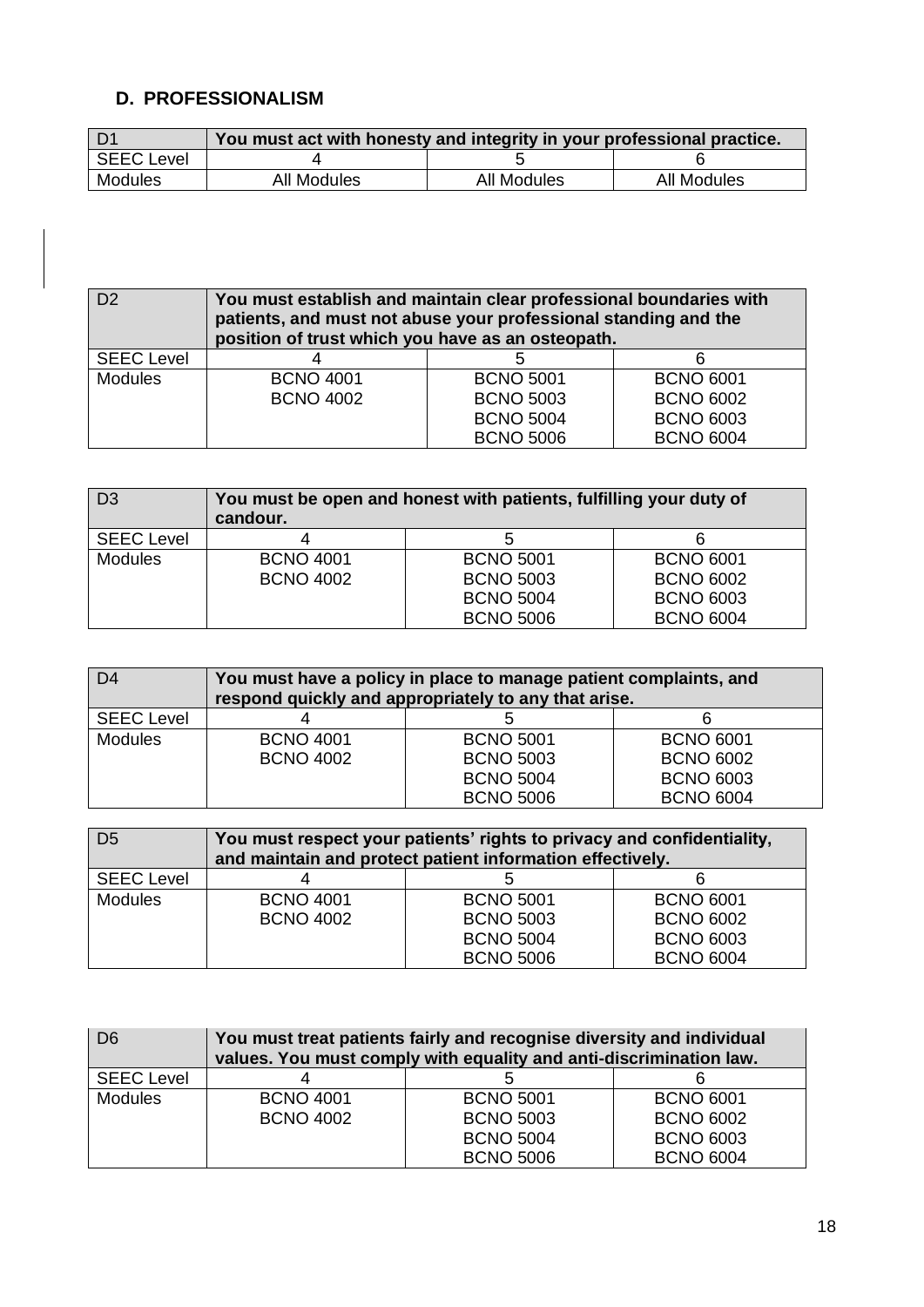| $\overline{D7}$   | You must uphold the reputation of the profession at all times through<br>your conduct, in and out of the workplace. |             |             |
|-------------------|---------------------------------------------------------------------------------------------------------------------|-------------|-------------|
| <b>SEEC Level</b> |                                                                                                                     |             |             |
| Modules           | All modules                                                                                                         | All modules | All modules |

| D <sub>8</sub>    | You must be honest and trustworthy in your professional and personal<br>financial dealings. |             |             |
|-------------------|---------------------------------------------------------------------------------------------|-------------|-------------|
| <b>SEEC Level</b> |                                                                                             |             |             |
| Modules           | All modules                                                                                 | All modules | All modules |

| D <sub>9</sub>    | You must support colleagues and cooperate with them to enhance<br>patient care. |                  |                  |
|-------------------|---------------------------------------------------------------------------------|------------------|------------------|
| <b>SEEC Level</b> |                                                                                 |                  |                  |
| <b>Modules</b>    | <b>BCNO 4001</b>                                                                | <b>BCNO 5001</b> | <b>BCNO 6002</b> |
|                   | <b>BCNO 4002</b>                                                                | <b>BCNO 5003</b> | <b>BCNO 6003</b> |
|                   |                                                                                 | <b>BCNO 5004</b> | <b>BCNO 6004</b> |
|                   |                                                                                 | <b>BCNO 5006</b> |                  |

| D <sub>10</sub>   | You must consider the contributions of other health and care<br>professionals, to optimise patient care. |             |                  |
|-------------------|----------------------------------------------------------------------------------------------------------|-------------|------------------|
| <b>SEEC Level</b> |                                                                                                          |             |                  |
| <b>Modules</b>    | <b>BCNO 4001</b>                                                                                         | All modules | <b>BCNO 6002</b> |
|                   | <b>BCNO 4002</b>                                                                                         |             | <b>BCNO 6003</b> |
|                   | <b>BCNO 4003</b>                                                                                         |             | <b>BCNO 6004</b> |
|                   |                                                                                                          |             | <b>BCNO 6006</b> |

| D <sub>11</sub>   | You must ensure that any problems with your own health do not affect<br>your patients. You must not rely on your own assessment of the risk to<br>patients. |                                      |                                      |
|-------------------|-------------------------------------------------------------------------------------------------------------------------------------------------------------|--------------------------------------|--------------------------------------|
| <b>SEEC Level</b> |                                                                                                                                                             |                                      |                                      |
| <b>Modules</b>    | <b>BCNO 4001</b><br><b>BCNO 4002</b>                                                                                                                        | <b>BCNO 5003</b><br><b>BCNO 5006</b> | <b>BCNO 6003</b><br><b>BCNO 6004</b> |

| D <sub>12</sub>   | You must inform the GOsC as soon as is practicable of any significant<br>information regarding your conduct and competence, cooperate with<br>any requests for information or investigation, and comply with all<br>regulatory requirements. |             |             |
|-------------------|----------------------------------------------------------------------------------------------------------------------------------------------------------------------------------------------------------------------------------------------|-------------|-------------|
| <b>SEEC Level</b> |                                                                                                                                                                                                                                              | 5           |             |
| <b>Modules</b>    | All modules                                                                                                                                                                                                                                  | All modules | All modules |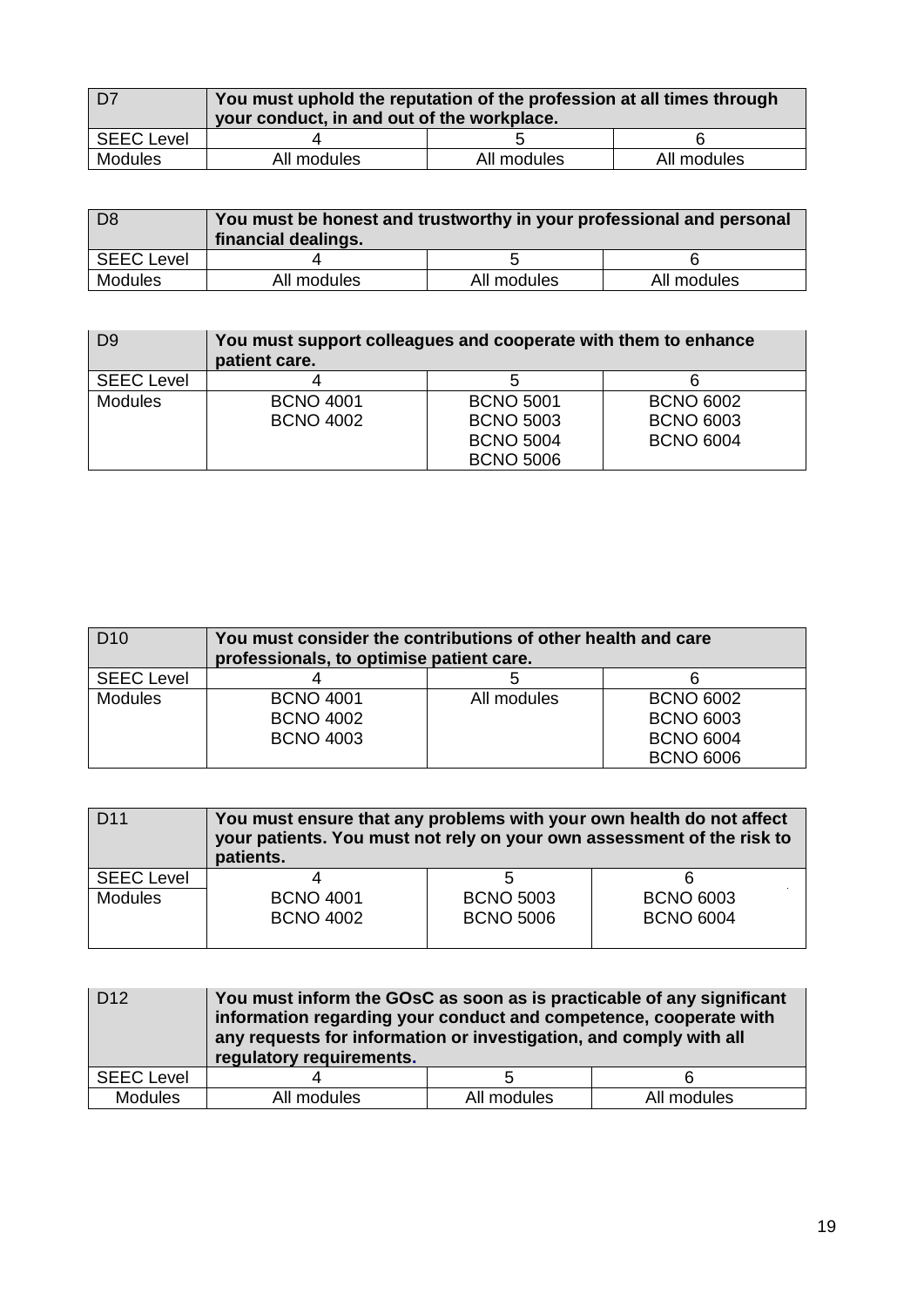#### **Appendix 4 – Non-standard regulations**

a) Completion of a minimum of 1,000 hours of Clinical Practice (Exception to regulation AWD 1: 7)

BSc (Hons) Osteopathy (Variation to regulation AWD1.7, noted in **bold text**)

7. An Honours Degree will be awarded to a student who has passed 360 credits (or 480 credits in some programmes, as specified in the definitive programme documentation), including at least 120 credits at Level 6, and a further 120 credits at Level 5 or above, and met any subject specific requirements for the award.

**In addition, to successfully complete and be awarded BSc (Hons) Osteopathy a student must achieve both theory and practice elements, and complete the required number of clinical practice hours: normally a minimum of 1000 practice hours.** 

Classification will be based initially on the aggregate percentage mark.

Students who completed Level 4 in its entirety before the 2014-15 academic year, or are repeating any part of Level 4 as a next attempt in 2014-15, should refer to Appendix 2 of the Academic Regulations for information on how the classification of the degree is calculated.

The aggregate percentage mark for students entering Level 4 from 2014/15 (or who are required to repeat Level 4 in its entirety as a first attempt from 2014/15) will be calculated as follows:

Honours degree: Levels 4 : 5 : 6 will be weighted 1 : 3 : 6.

The Level 4 aggregate mark is calculated using the highest module marks totalling 80 credits. Where modules are arranged in such a way that the 80 credits of 'highest module marks' cannot be identified unequivocally, the level 4 aggregate mark calculation should take into account as close to 80 credits as possible, depending on the module structure.

If the student's aggregate percentage mark falls within the boundaries of the classifications defined below, they are entitled to that award.

First Class Honours 70% or above Second Class Honours, Upper Division 60%-69% Second Class Honours, Lower Division 50%-59% Third Class Honours 40%-49%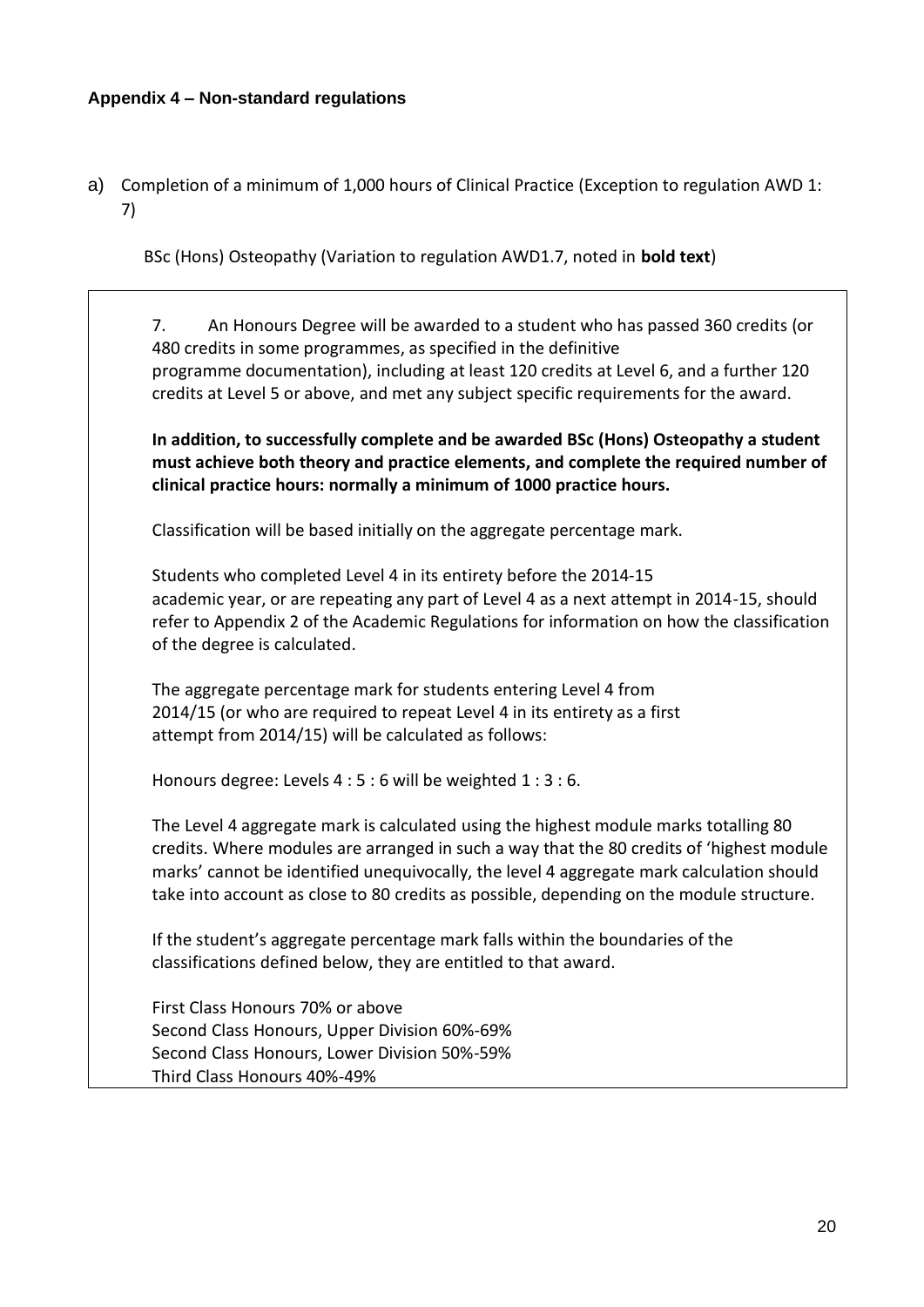b) Referral and repeat decisions of the Clinical Practice Modules (Exception to regulation AST 5.2)

BSc (Hons) Osteopathy (Variation to AST5.2.1, noted in **bold text**)

- 1. Where a student fails one or more taught modules, including those studied as part of a Professional Doctorate, the Award Assessment Board may: • award compensation in a maximum number credits, if permitted in AST5.1, and make an award based on the aggregate mark achieved. • allow the student to be referred in the module(s), in whole or in part of each element of assessment, at the next available opportunity; a student may be referred in up to 60 credits (120 credits for an MRes dissertation module.) • **allow the student to be referred in the practice element of the clinical practice module at level 5 or 6 of BSc (Hons) Osteopathy, where the only failed module is that module and the failure is due to incomplete practice hours, if they have completed 450 out of 500 required clinical practice hours. If the student is below that threshold, they will normally be required to repeat the clinical practice module in its entirety with attendance the following academic year, there will be no referral opportunity for that module in that case;** • **allow the student to repeat the clinical practice module at level 5 or 6 of BSc (Hons) Osteopathy in its entirety with attendance the following academic year, where a student has failed up to 60 credits, which includes the clinical practice module, having completed less than 450 out of 500 required clinical practice hours, there will be no referral opportunity for that module in that case, however, they may normally be referred in the 40 credits of non-clinical practice modules at the next opportunity.** • allow the student to repeat the module(s), with or without attendance, by a date to be determined by the Board;
	- require the student to withdraw from the programme and award any intermediate qualification for which the student has achieved the credit requirements;
	- require a student whose extenuating circumstances will prevent the completion of the award during the normal period of registration, or have prevented them from making academic progress in the previous session, to interrupt studies or withdraw from the programme.
	- require a student whose extenuating circumstances will prevent them from meeting the learning outcomes of their programme to transfer to an alternative programme, or withdraw from the programme and be granted the appropriate exit or aegrotat award.

**A mixture of referral and repeat in the case of failure in up to 60 credits which include the clinical practice module, is permitted to enable the student to complete the theory and knowledge modules to support the future successful completion of the clinical practice module. Should a student subsequently fail the non-clinical modules at the referral board they may be required to repeat these modules, subject to attempts remaining.**